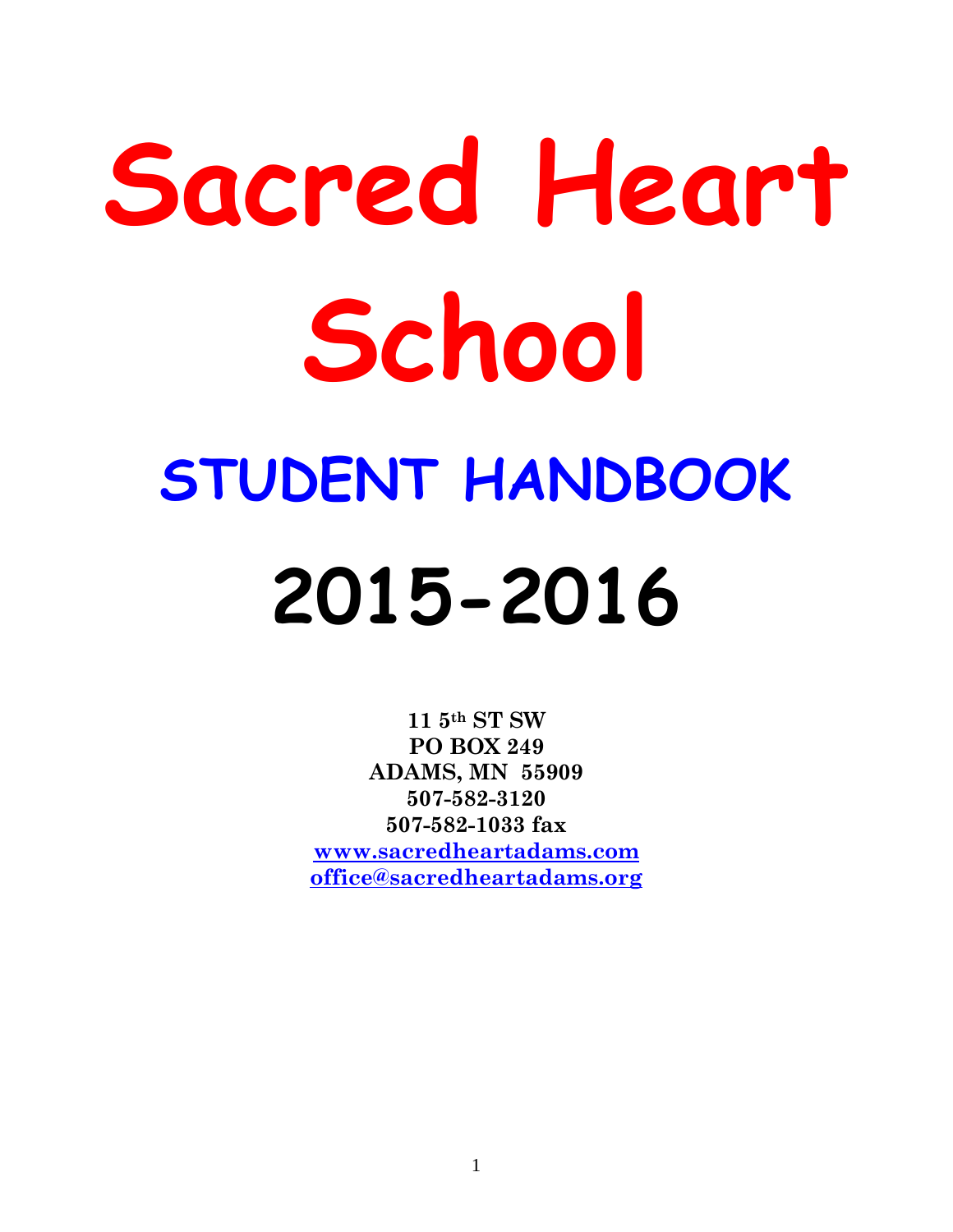# **TABLE OF CONTENTS**

|                                              | 3              |
|----------------------------------------------|----------------|
|                                              | $\overline{4}$ |
|                                              | 4              |
|                                              | 5              |
|                                              | 5              |
|                                              | 6              |
|                                              | 6              |
|                                              | 6              |
|                                              | 6              |
|                                              | 6              |
|                                              | 6              |
|                                              | 7              |
|                                              | 7              |
|                                              | 7              |
|                                              | $7 - 8$        |
|                                              | 9              |
|                                              | 9              |
|                                              | 10             |
|                                              | 10             |
| Closing of School Due to Weather Conditions  | 10             |
|                                              | $11 - 12$      |
|                                              | 13             |
|                                              | 13             |
|                                              | 14             |
|                                              | 14             |
|                                              | 14             |
|                                              | 15             |
|                                              | $15 - 16$      |
|                                              |                |
|                                              | 16-17          |
|                                              | 17             |
|                                              | 17             |
|                                              | 17             |
|                                              | 18             |
|                                              | 18             |
|                                              | 18             |
| Sacred Heart School Acceptable Use Agreement | 18-20          |
|                                              | 21-22          |
|                                              | 23             |
|                                              | 23             |
|                                              | 23             |
| Bikes                                        | 24             |
|                                              | 24             |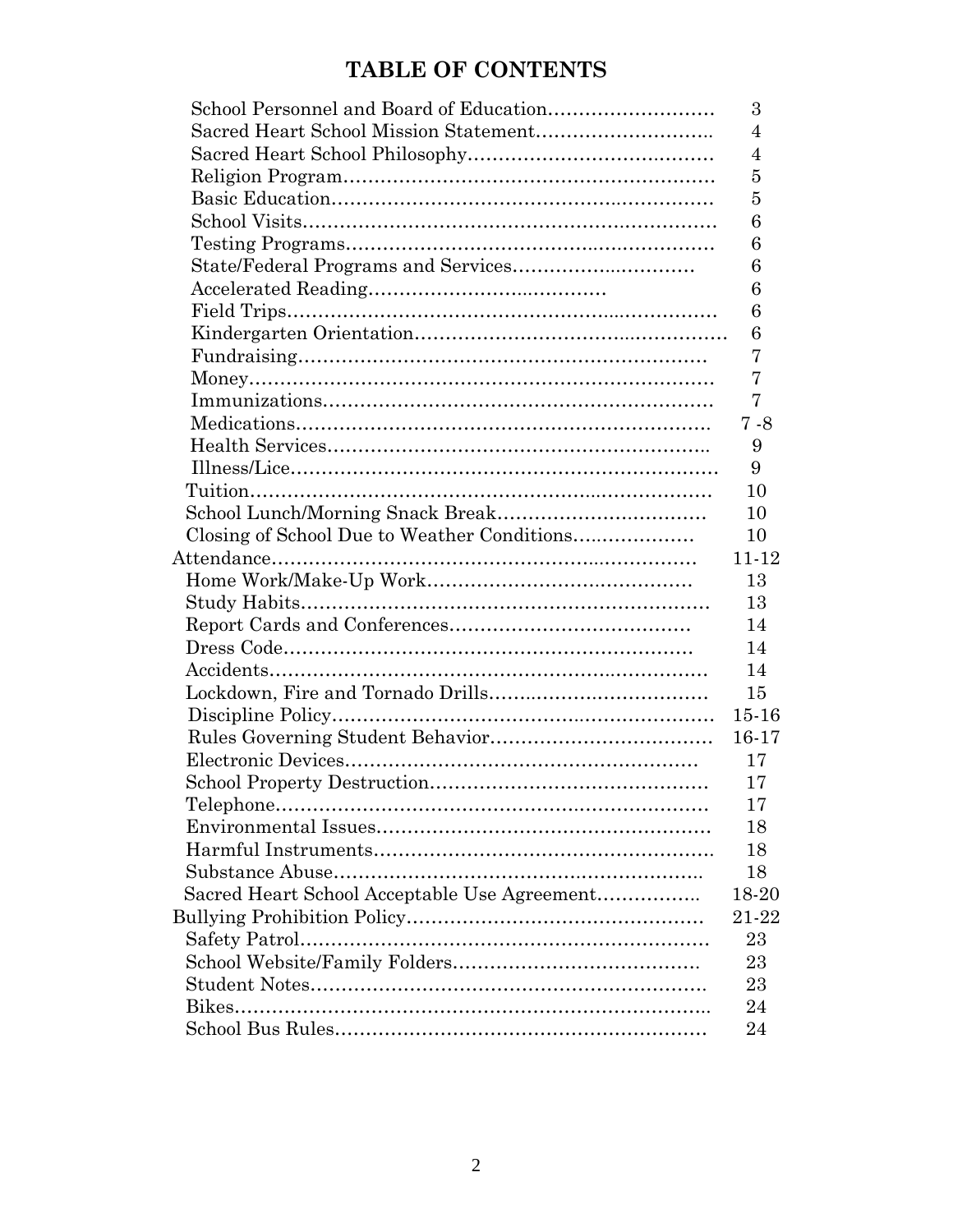### **SCHOOL PERSONNEL**

| Pastor                    | Fr. Swamy             | 507-582-3321 |
|---------------------------|-----------------------|--------------|
| Principal                 | Mrs. Darlene Boe      | 507-582-3212 |
| Kindergarten              | Mrs. Sandy Johnson    | 507-481-4393 |
| Grade One                 | Mrs. Pam Bamrick      | 507-440-0630 |
| Grade Two                 | Mrs. Kathy Heimer     | 507-582-7741 |
| <b>Grade Three</b>        | Mrs. Darlene Boe      | 507-582-3212 |
| <b>Grade Four</b>         | Mrs. Deb Fasbender    | 507-582-7848 |
| <b>Grade Five</b>         | Mr. Martin Kocon      | 763-228-1497 |
| Grade Six                 | Mr. John Sand         | 507-358-1171 |
| <b>Grade Seven</b>        | Mrs. Jennifer Smith   | 507-434-8152 |
| Grade Eight               | Mrs. Andrea McKichan  | 507-440-0572 |
| Paraprofessional          | Ms. Paige Fasbender   | 507-440-8314 |
| <b>Physical Education</b> | Mr. Greg Storey       | 507-438-2412 |
| Music                     | Mrs. Jenna Steinkamp  | 507-440-5822 |
| Art                       | Mrs. Sandy Jones      | 507-583-2722 |
| Head Cook                 | Mrs. Betty Retterath  | 507-582-3433 |
| Assistant Cook            | Mrs. Janet Douty      | 507-433-5416 |
| Secretary                 | Ms. Shannon Merkel    | 507-582-3136 |
| Bookkeeper                | Mrs. Colette Zillgitt | 507-584-2226 |
| <b>School Nurse</b>       | Mrs. Dorothy Meyer    | 507-437-9782 |
| Special Education         | Mrs. Joann Klingerman |              |
| Title                     | Mrs. Becky Gustafson  |              |

# **BOARD OF EDUCATION**

Mrs. Lori Jax Mr. Tim Schneider Mrs. Jane Boe Mr. Troy McCabe Mrs. Krista Hegge Ms. Mary Koenigs Mrs. Darcey Remartz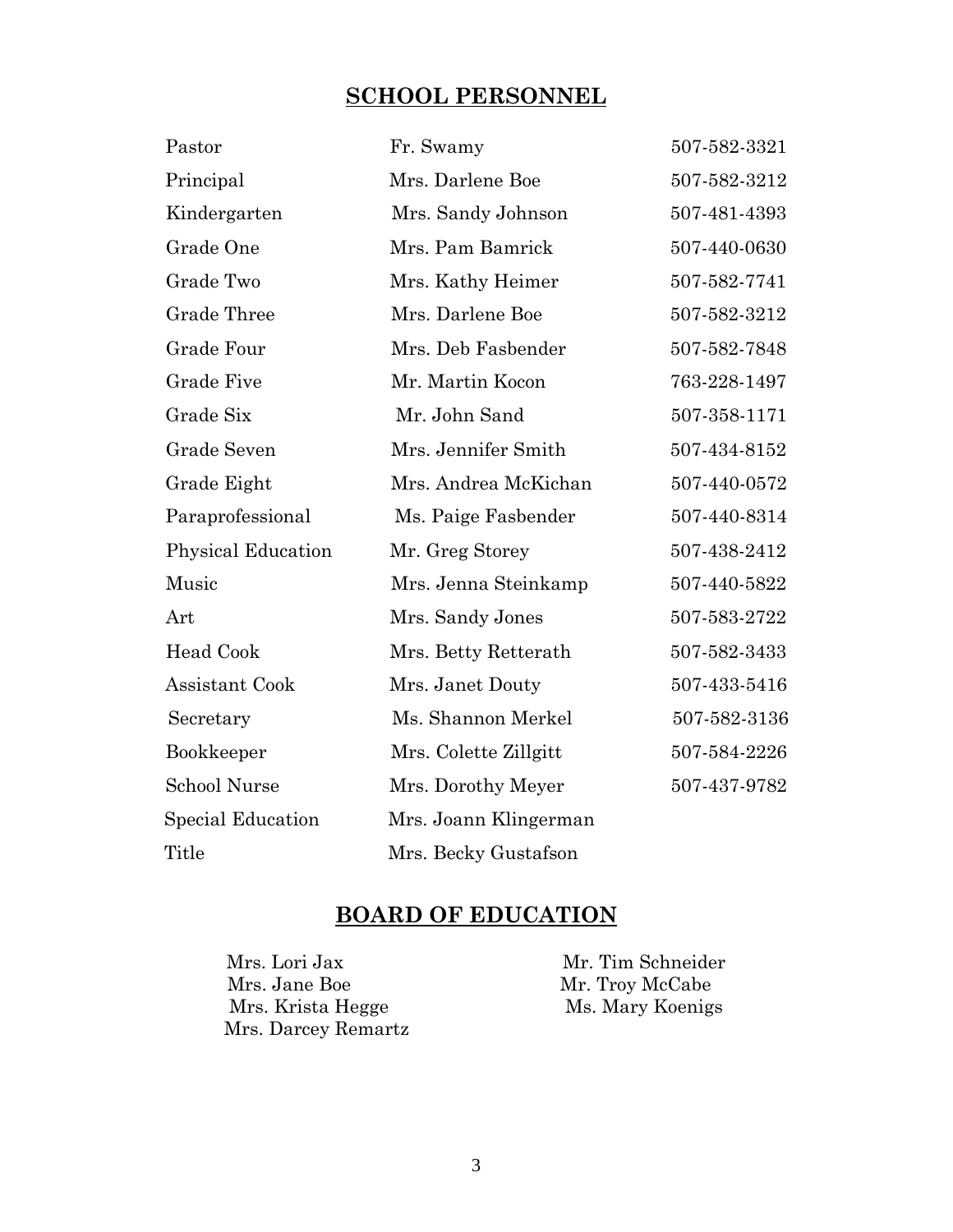### **TO THE PARENTS/GUARDIANS & STUDENTS**

**The purpose of this booklet is to inform parents and students of school policies to promote understanding and cooperation between the home and the school. Each family is expected to be knowledgeable of these school policies. If you have any questions please contact your child's teacher or the school principal.**

### **SACRED HEART SCHOOL MISSION STATEMENT**

With parents as the primary educators, Sacred Heart School exists to develop respectful, Christian, service-oriented students in an intellectually enriching and challenging environment.

### **SACRED HEART SCHOOL PHILOSOPHY**

As teachers and followers of Jesus, the parents, staff, and students of Sacred Heart School form a Catholic community of education. We believe that as the children develop foundational skills, they also develop life-long skills for living.

We support the statement of our mission to live out our Gospel values by teaching, learning, and promoting justice. As the students learn to interact, communicate, and serve one another in school, family, community, and the diverse world, they will become responsible and loving Christians. They will witness the gospel, celebrate the mysteries of faith, and reach out to others.

We strive to develop mutual cooperation with parents in helping students achieve their potential. We seek to adapt curriculum, teaching methods, and technology to provide students with maximum opportunity for growth and development.

Recognizing that each student is a unique person, endowed by God with special talents, we seek to know the message of Jesus Christ through prayer, faith, and liturgical experiences. We believe Christ's message has a positive place in education and the future of our young people.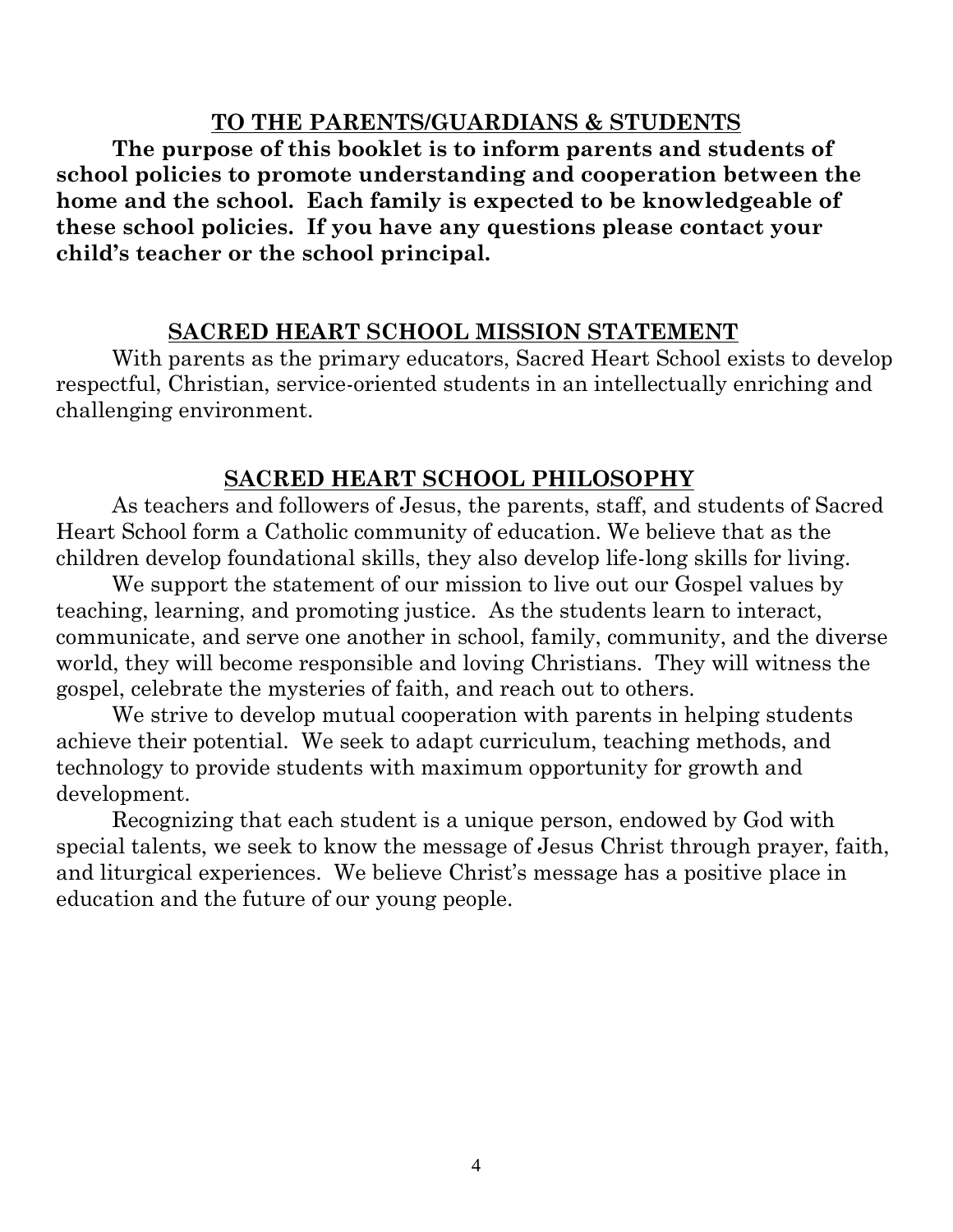# **SCHOOL PROGRAMS**

### **RELIGION PROGRAM**

Our Religion program accomplishes a number of goals: it develops a love of God; a good sense of who Christ is and what He and His life means to us; it relates Christ's teachings to contemporary issues; it reinforces Christian living; and it leads children to a fuller appreciation of the Catholic Church and its traditions. Sacred Heart School follows the Winona Diocese recommendations of religion curriculum.

School liturgies are offered to provide continual reinforcement of the religion program. Children are expected to take an active part in the planning and preparation of the school liturgies.

Our sacramental preparation includes the Sacrament of Reconciliation and reception of the Eucharist in second grade. Our religion program provides continual sacramental catechizes to stress the importance of the sacraments in our lives.

We have a program for the safe environment education of children and young people supported and mandated by the Diocese of Winona. This program is called *Circle of Grace. Circle of Grace* helps children and young people to understand their own (and other's) dignity in mind, body, and spirit.

# **BASIC EDUCATION**

Grades K-8 are offered all basic education programs as well as Religion, Title I, and Special Education.

> Reading/Phonics/Supplementary Periodicals Spelling English Mathematics Social Studies Science –Life, Earth, Physical Art Music Physical Education Technology Handwriting – Grades K-3 Physical Growth & Development-Grades 4-6 (By County Nurse) Substance Abuse, Sexual Abuse, & Career Education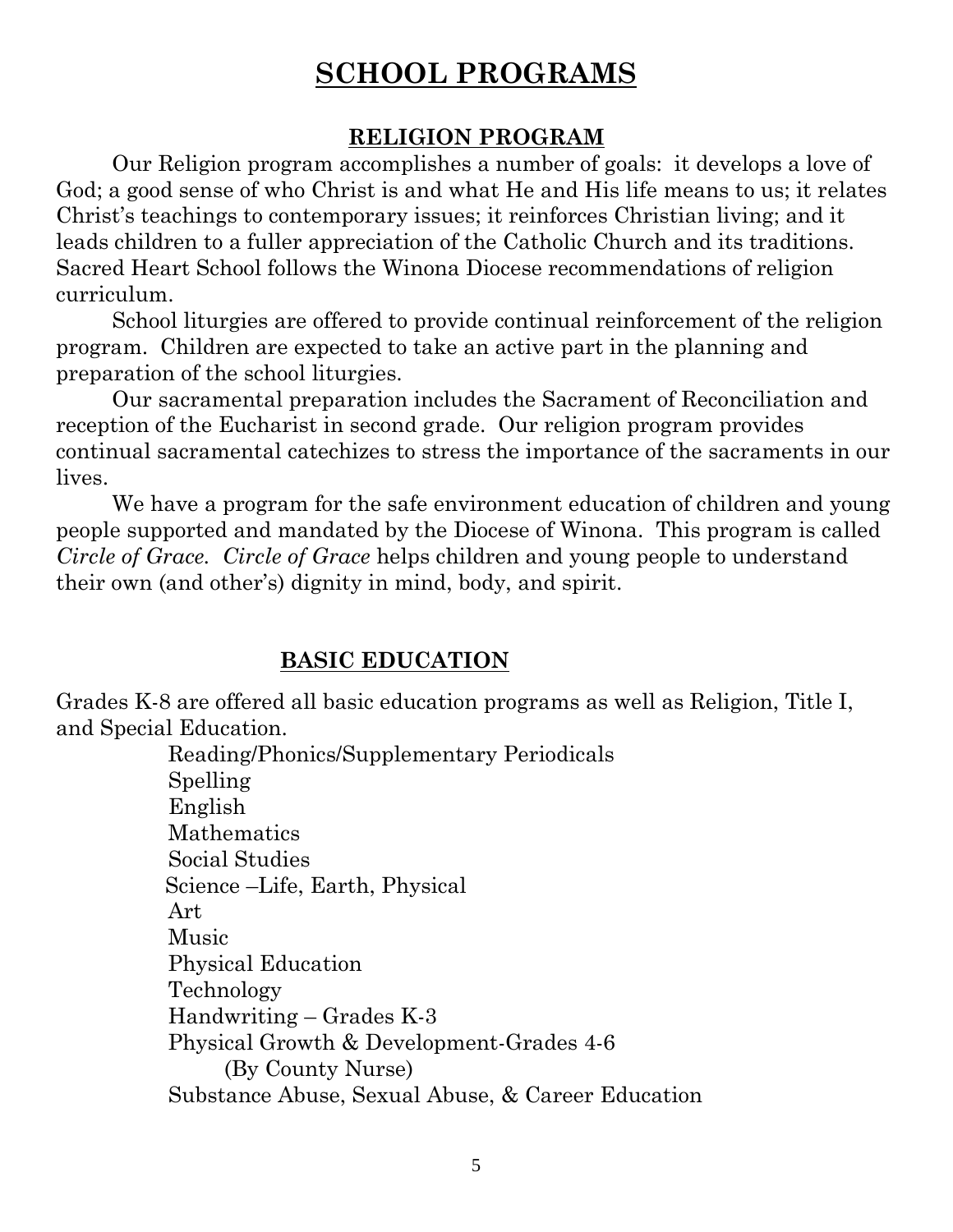### **SCHOOL VISITS**

You are welcome to visit your child's classroom at any time. We do ask that you please contact the teacher in advance to confirm the date and time.

### **TESTING PROGRAM**

Students in Grades K-8 will take the NWEA computerized standardized and cognitive tests in the fall and spring. These tests help to understand the strengths and weaknesses of individual students. We utilize the test results to help plan the curriculum to meet individual student needs.

### **STATE/FEDERAL PROGRAMS AND SERVICES**

State aid for use in purchasing textbooks and testing services are received annually. Access to the county health nurse and guidance services are, also supported by state aid. The Title I aid supplements our reading and math programs. Special Education is available to Sacred Heart School students.

### **ACCELERATED READING ROOM**

Students are permitted to check out books and materials from the Sacred Heart School Accelerated Reading Library. Students are responsible for replacing lost or damaged books.

### **FIELD TRIPS**

Grades K-8 are allowed educational field trips. Grade 8 also takes one retreat a year in May with the parish priest as the leader.

### **KINDERGARTEN ORIENTATION**

In early spring, the kindergarten teacher has orientation at Sacred Heart School. Letters are sent to all preschool children within the district. The preschool children spend a time with the kindergarteners. Parents/Guardians also have an informational meeting with the Pastor, Principal, and the kindergarten teacher.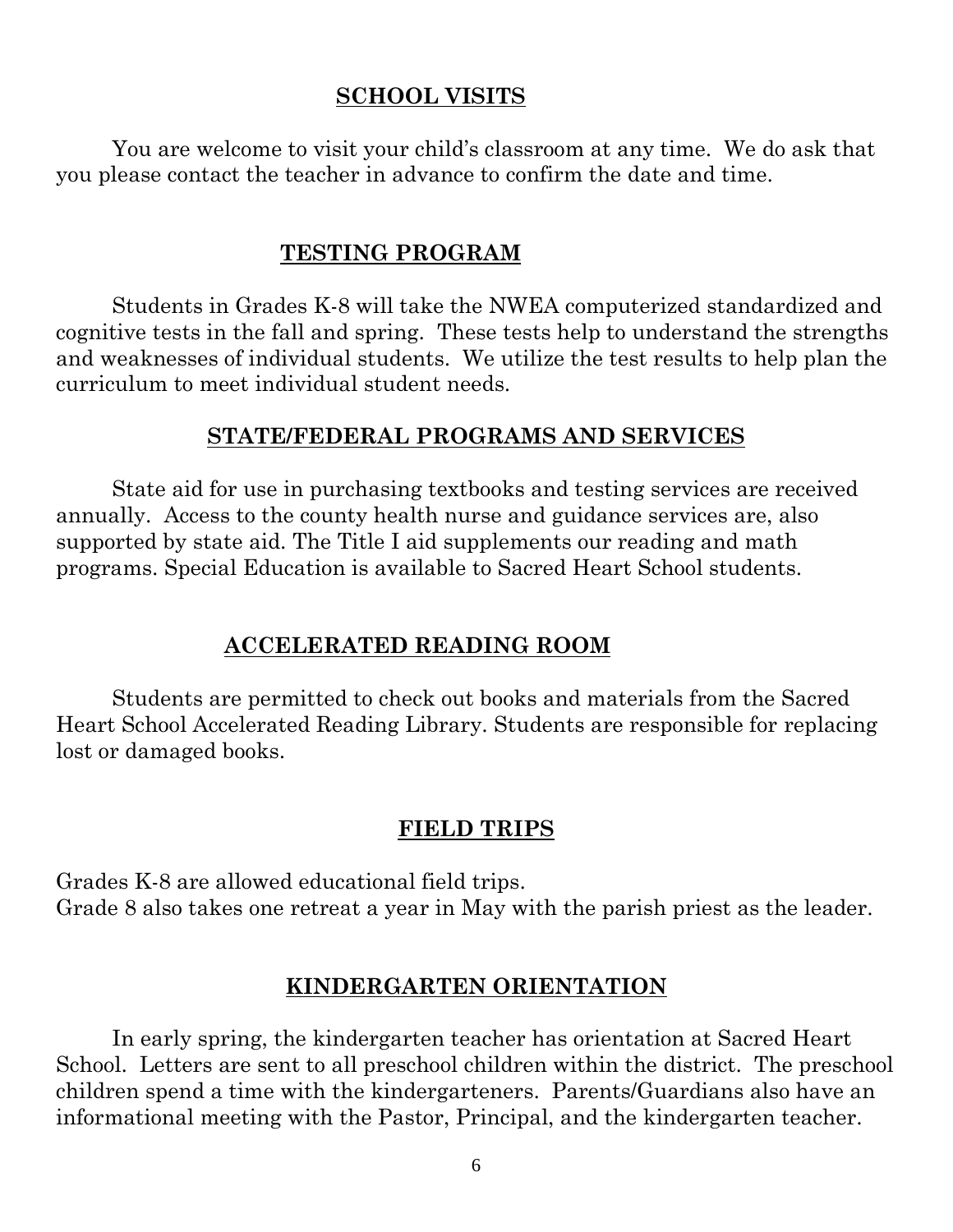### **FUNDRAISING**

Our school is subsidized by approximately 1/3 tuition, 1/3 fundraising, and 1/3 from the parishes. Our school also participates in the collecting of Campbell's soup labels, Box Tops for Education, and Kwik Trip Milk Moola milk caps and bag labels. The major fundraisers include the Marathon for Nonpublic Schools, the Winter Auction & Banquet, rummage sale and scrip sales. Your assistance and participation at these events is extremely important.

### **MONEY**

Money sent to the school should be in an envelope with the following information: Name of Child

> Grade Teacher Amount Purpose

### **IMMUNIZATIONS**

For the health and safety of all children, Minnesota's school immunization law requires students to be immunized against certain diseases, allowing for specified exceptions. It is the responsibility of the parent/guardian to obtain needed immunizations and provide documentation of immunization status to the school. Forms for exemptions are available from the school office. Students who are not in compliance with the law will be excluded from school. Please contact the school if you have questions.

### **MEDICATIONS**

Medication should be given at home whenever possible. It is school policy that any student requiring medication at school shall be identified by parents to the nurse, secretary, or principal.

a) Each school year, a physician order/authorization form (available from the school office) must be completed by the physician and parent before any medications will be given at school. This also includes medication that is short term such as a ten-day course of antibiotics and over-the-counter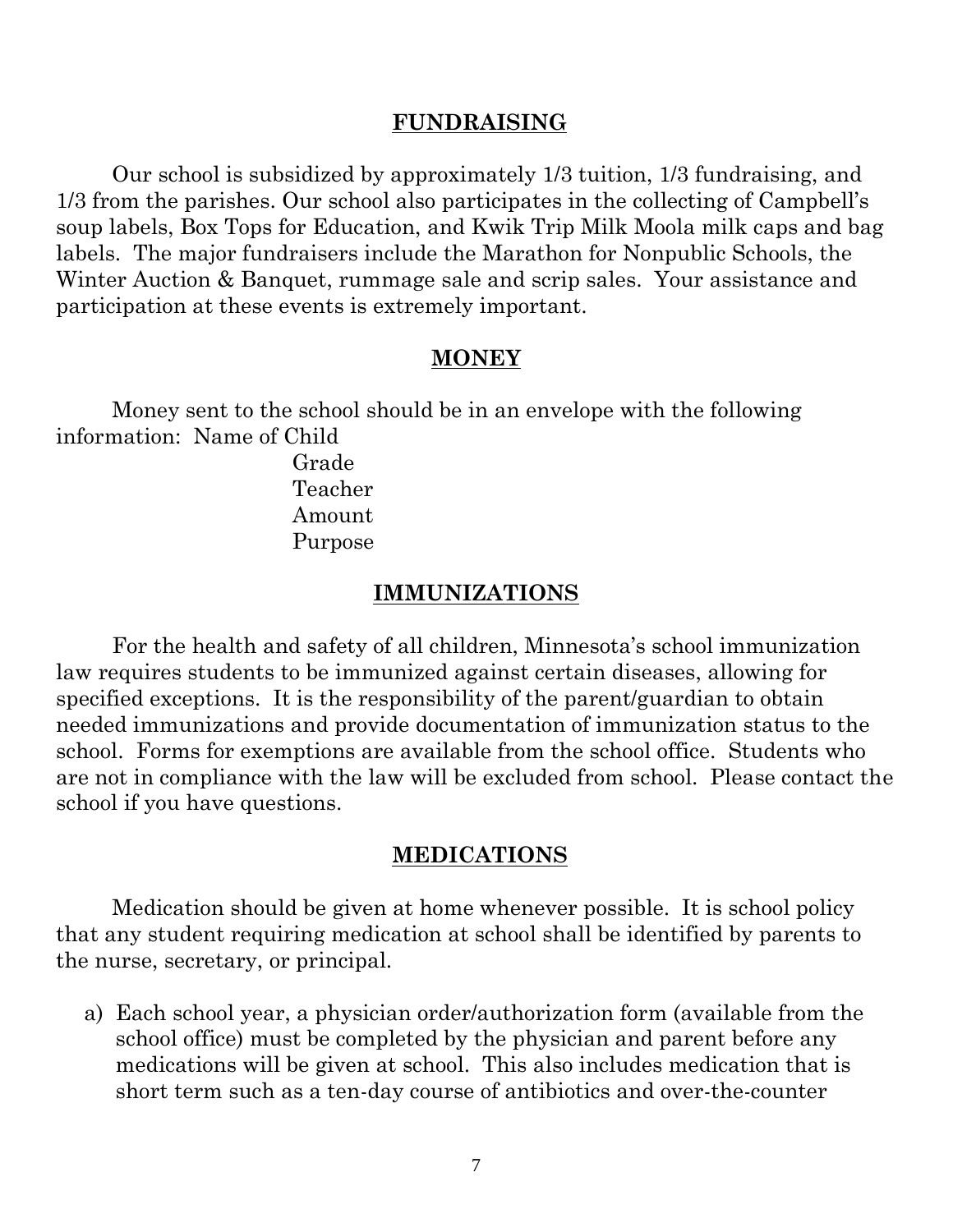medications such as Tylenol, cough syrup, cold tablets, allergy medicine, nasal spray, etc.

- b) Parents are responsible for informing the school of any changes in the medication order.
- c) Medications should be brought to the school by an adult. For daily medications, please limit the amount to a one month supply.
- d) Prescription and non-prescription medications will be kept locked in the school office.
- e) Prescription medications must be brought in a prescription bottle, as issued by a pharmacist. Over-the-counter medications must be brought in the original purchased container.
- f) If pills need to be cut in half or fourths, the medication should be brought to school already cut.
- g) The school does not stock or provide any over the counter medication (for example Tylenol) or any emergency medications (for example Epi-Pens.)

All medication, both prescription and over the counter, will be administered by school staff. The law allows a student to carry and self-administer certain medications if the doctor and parent agree he is competent to safely do this. The student must be able to demonstrate knowledge about and proper use of the medication. The appropriate forms for self-administration must be completed by the doctor and parent.

When a medication needs to be administered by injection such as an Epi-pen or glucagon, school employees are permitted to administer the injection if:

- a) the parent advises the staff most directly involved with the student of the situations when the injection may need to be administered (eg. Symptoms indicating that a person is suffering from severe allergic reaction or symptoms of low blood sugar);
- b) staff have been instructed on the basic procedures for administering the injection;
- c) parents of students requiring such injections provide a consent form for emergency injections signed by a physician and the parents;

The school does not stock or provide any over the counter medication (for example Tylenol) or any emergency medications (for example Epi-Pens).

At the end of the school year, parents are responsible to pick up all medications. Any medication left in the school office after this time will be destroyed.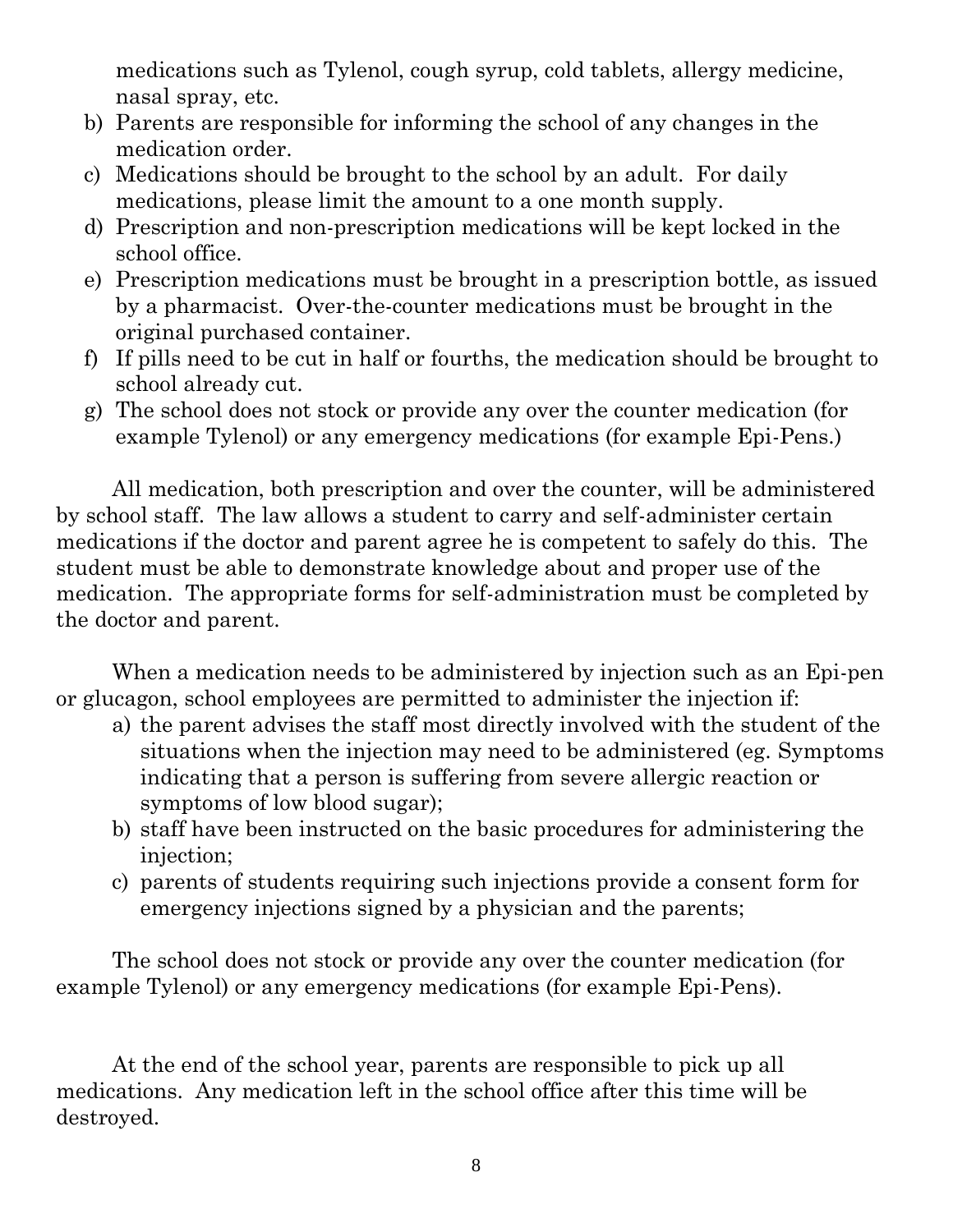# **HEALTH SERVICES**

Sacred Heart School contracts with Mower County Public Health to provide school health services. The school nurse is available for a limited time each week in the school buildings. Nursing services offered include vision, hearing and scoliosis screenings and referrals, first-aid, medication management, immunization reviews, immunization clinics, health education and maintenance of health records for the school.

### **ILLNESS/LICE**

## MEDICAL CONDITIONS OF STUDENTS:

If your child has a medical condition that requires accommodations during the school day, it is the parents' responsibility to notify school personnel. Parents will work with the school staff to develop a plan of care.

Children with fevers and/or contagious or infectious diseases will be sent home promptly and will be excluded from school while in that condition. A child with a fever of 100 degrees F, or more will be sent home. A child who appears ill but whose fever is less than 100 degrees F. may be sent home at the discretion of the staff. Once the student is confirmed to be free of communicable illness by a health care provider or is fever free/symptom free for 24 hours, without taking anti-fever medication, the student may return to school.

# MODIFICATION OF PHYSICAL ACTIVITY:

When a student is requesting a waiver from participation in physical education classes and/or recess, parents are required to submit a written statement from their child's physician that states any activity restrictions. The Statement is expected to include a specific time frame for the activity restrictions.

### LICE:

- a) Head lice infestations occur in persons from socioeconomic levels without relation to age, sex, or personal hygiene. While an infestation can happen to anyone, the goal is to prevent the spread to others.
- b) If evidence of head lice is discovered at school, you will be asked to take your child home.
- c) If evidence of head lice is found, either at school or at home, you must treat your child with appropriate medication.
- d) Children may not return to school until they have had one complete application of head-lice removal medication and a thorough nit combing.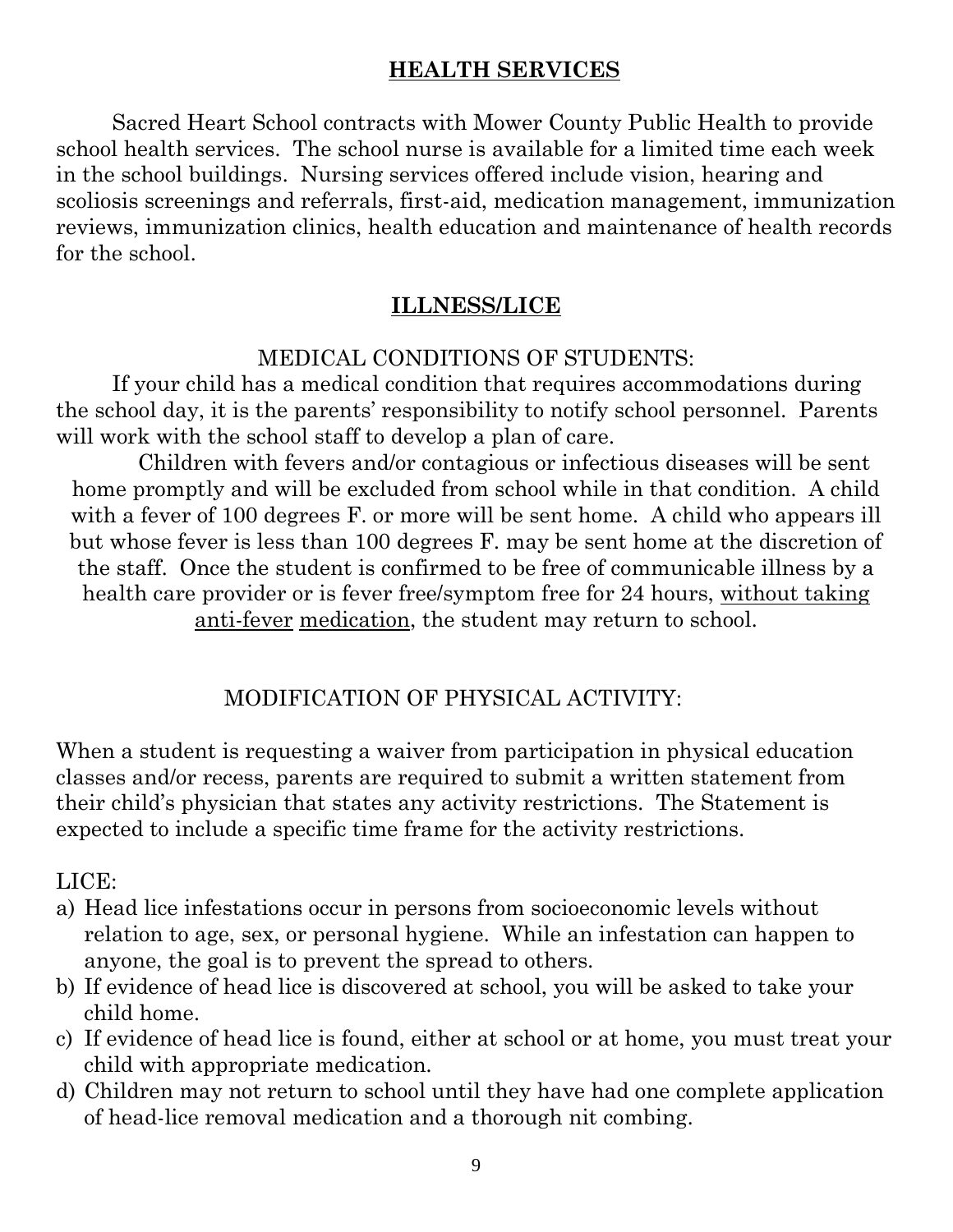### **TUITION**

|                        | Registration Tuition |         | Total   | Scrip Facility Fee |
|------------------------|----------------------|---------|---------|--------------------|
| One Child              | \$175                | \$1.485 | \$1.660 | \$300              |
| Two Children           | \$300                | \$2,755 | \$3,055 | \$300              |
| Three or More Children | \$425                | \$3,975 | \$4.400 | \$300              |

The registration fee is not deductible from tuition. Tuition may be paid in full at the time of registration, or parents may select the method of payment and will be billed accordingly. If your payment agreement is not kept, other arrangements must be made. Tuition assistance is available for families with special needs. The Tuition Aid Grant is furnished via special donations. These are designated donations to be used by families who require partial help in the payment of their tuition. The Tuition Aid Grant is not taken from the budgeted amount within the regular school accounts.

It is your responsibility to pay tuition. Thank you for making this one of your priorities!

### **SCHOOL LUNCH/MORNING SNACK BREAK**

School lunch is served daily. The cost is \$2.75 per student per day. In order to maintain the Hot Lunch Program at Sacred Heart School, it is expected there will be 100% participation; however, a student will be exempt from the Hot Lunch Program for health reasons provided he/she has a written statement from a doctor. Please make checks payable to Sacred Heart Hot Lunch. Hot lunch statements will be sent home at the beginning of the month. If you have a credit balance on your statement, you do not have to send a payment. Reduced or free lunches are available for those who qualify. Applications are available in the school office. Milk is available at morning break for \$.40 per carton. (If students bring a snack from home, it must be a healthy snack to have at morning break.) A Healthy Snack Program is available for \$40 per year.

### **CLOSING OF SCHOOL**

Sacred Heart School follows Southland District's closing or postponing of school. Any announcements will be carried on the following stations: KAUS AM 1480, KAUS FM 99.9, KROC FM 106.9 and their website, KAAL TV, KTTC TV, and the Southland website, www.isd500.K12.mn.us.

A pre-determined plan should be made for when school is dismissed early.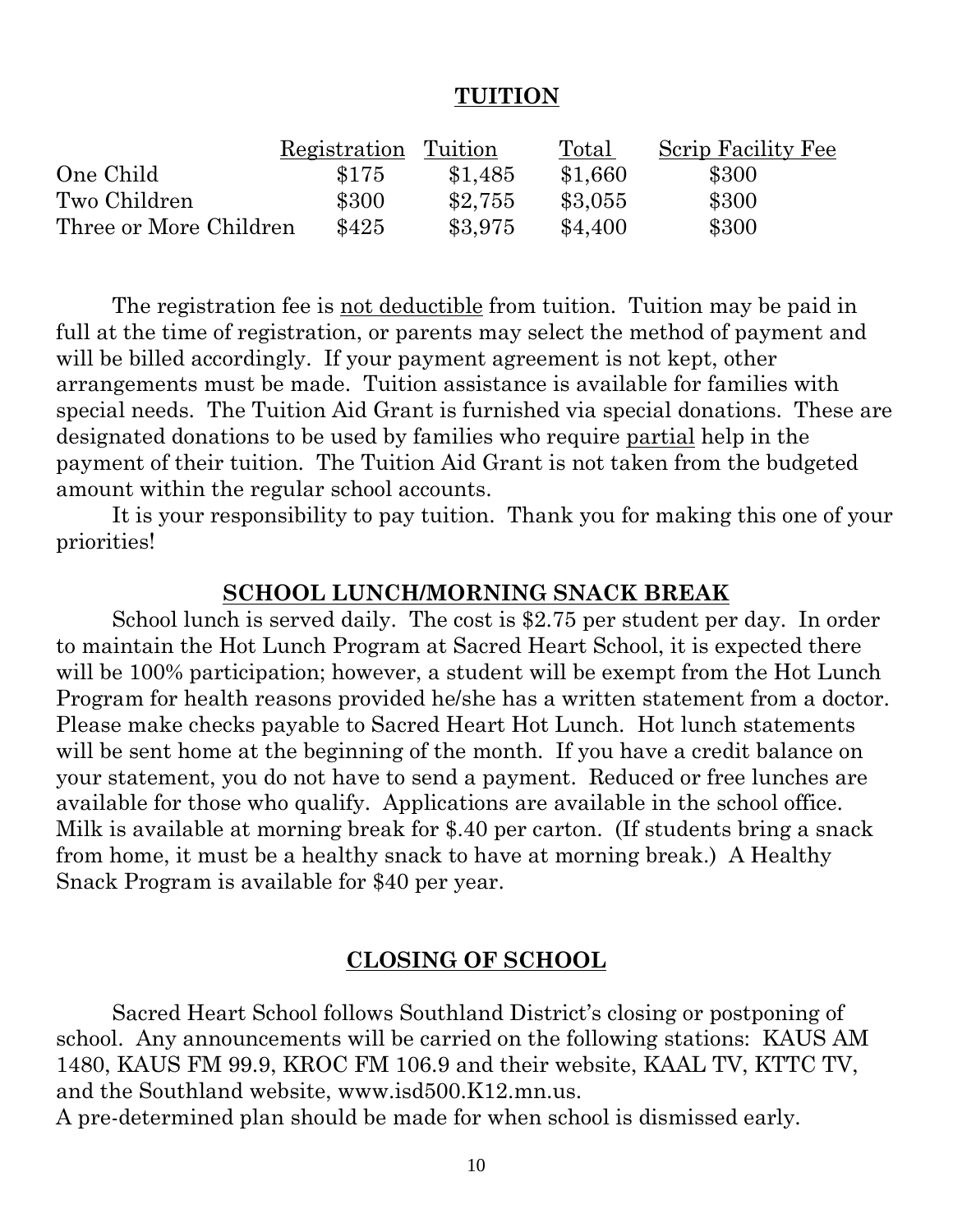### **ATTENDANCE**

Sacred Heart School stresses good attendance. Regular attendance and punctuality are necessary. **When your child will not be in school you must call the office by 8:15 a.m.** If you do not call us, we will call you.

Students must enter the building at the east entrance upon arrival at school. Students are not allowed to leave the premises without written permission from their parents.

School hours are as follows: 8:15-1:15 Grades 7-8 8:15-3:05 Grades K-6 2:55 Early Bus Dismissal 3:05 Late Bus Dismissal

Students will be marked tardy if arriving after 8:15 a.m. A written excuse to explain the tardiness is required. Tardies are accumulative every 3 (three) unexcused tardies count as one day of an unexcused absence. Excessive tardiness will result in ISS or detention. Students who leave before the dismissal time will be marked as ½ day absent. Students need to be signed in or out of school, at the office, when they arrive late or leave before 2:55 p.m.

Parents are urged to have medical and dental appointments arranged outside of school hours.

Any absence from school requires a written explanation. Absence from school without permission is truancy. A student who is truant will face disciplinary action. "Habitual truant" means a child under the age of 16 is absent from attendance at school without lawful excuse seven (7) days if the child is in elementary school. A student who is determined to be a habitual truant will have a truancy petition filed with the county court system. Every 3 tardies equals one day of absence.

(1) three days if the child is in elementary school; or

(2) three or more class periods on three days if the child is in middle school.

Upon a child's initial classification as a continuing truant, the school official shall notify the child's parent or legal guardian, by first-class mail or other reasonable means, of the following: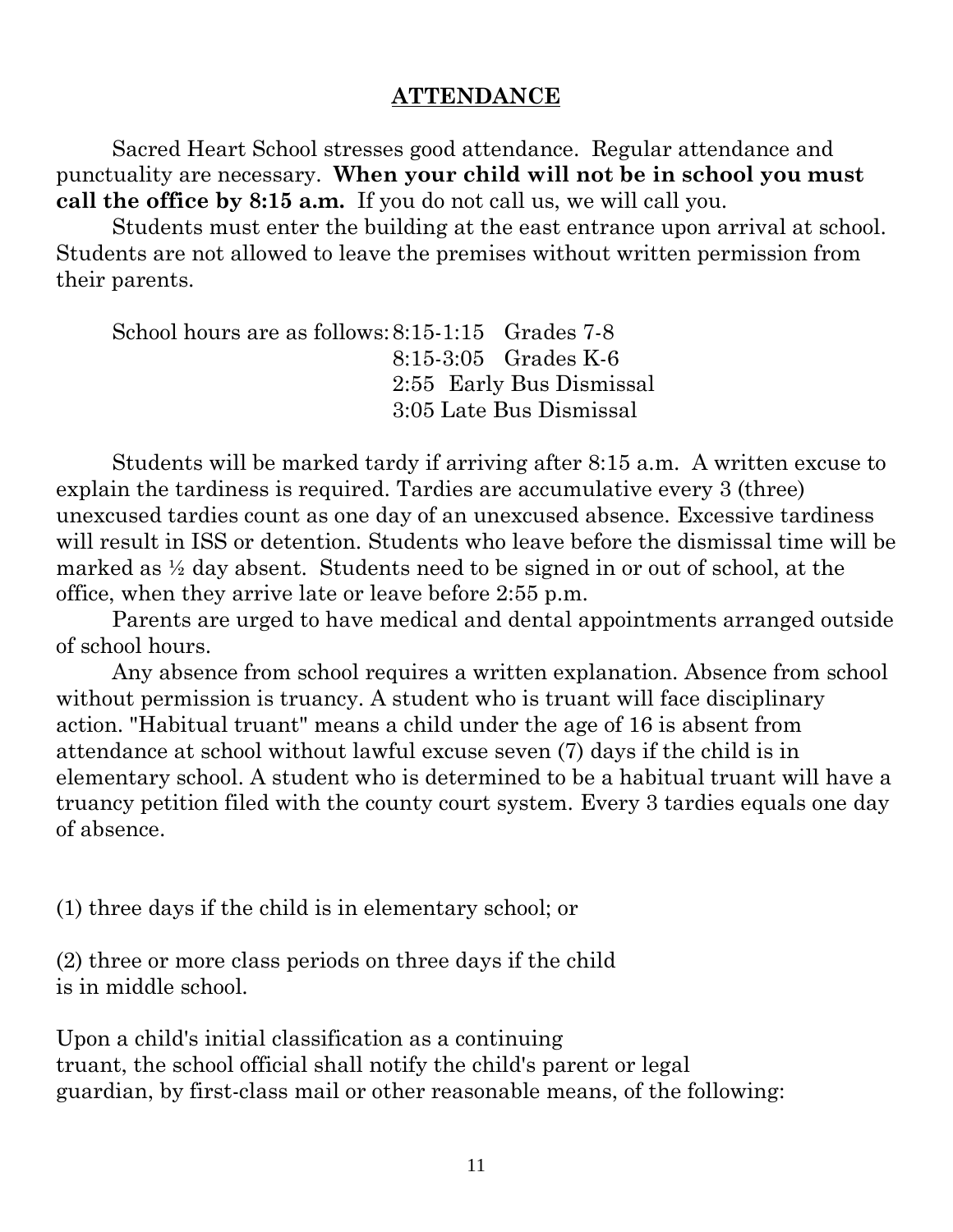(1) that the child is truant;

(2) that the parent or guardian should notify the school if there is a valid excuse for the child's absences;

(3) that the parent or guardian is obligated to compel the attendance of the child at school pursuant to section 120A.22 and parents or guardians who fail to meet this obligation may be subject to prosecution under section 120A.34;

(4) that this notification serves as the notification required by section 120A.34;

(5) that alternative educational programs and services may be available in the district;

(6) that the parent or guardian has the right to meet with appropriate school personnel to discuss solutions to the child's truancy;

(7) that if the child continues to be truant, the parent and child may be subject to juvenile court proceedings under chapter 260C;

(8) that if the child is subject to juvenile court proceedings, the child may be subject to suspension, restriction or delay of the child's driving privilege pursuant to section 260C.201; and

(9) that it is recommended that the parent or guardian accompany the child to school and attend classes with the child for one day.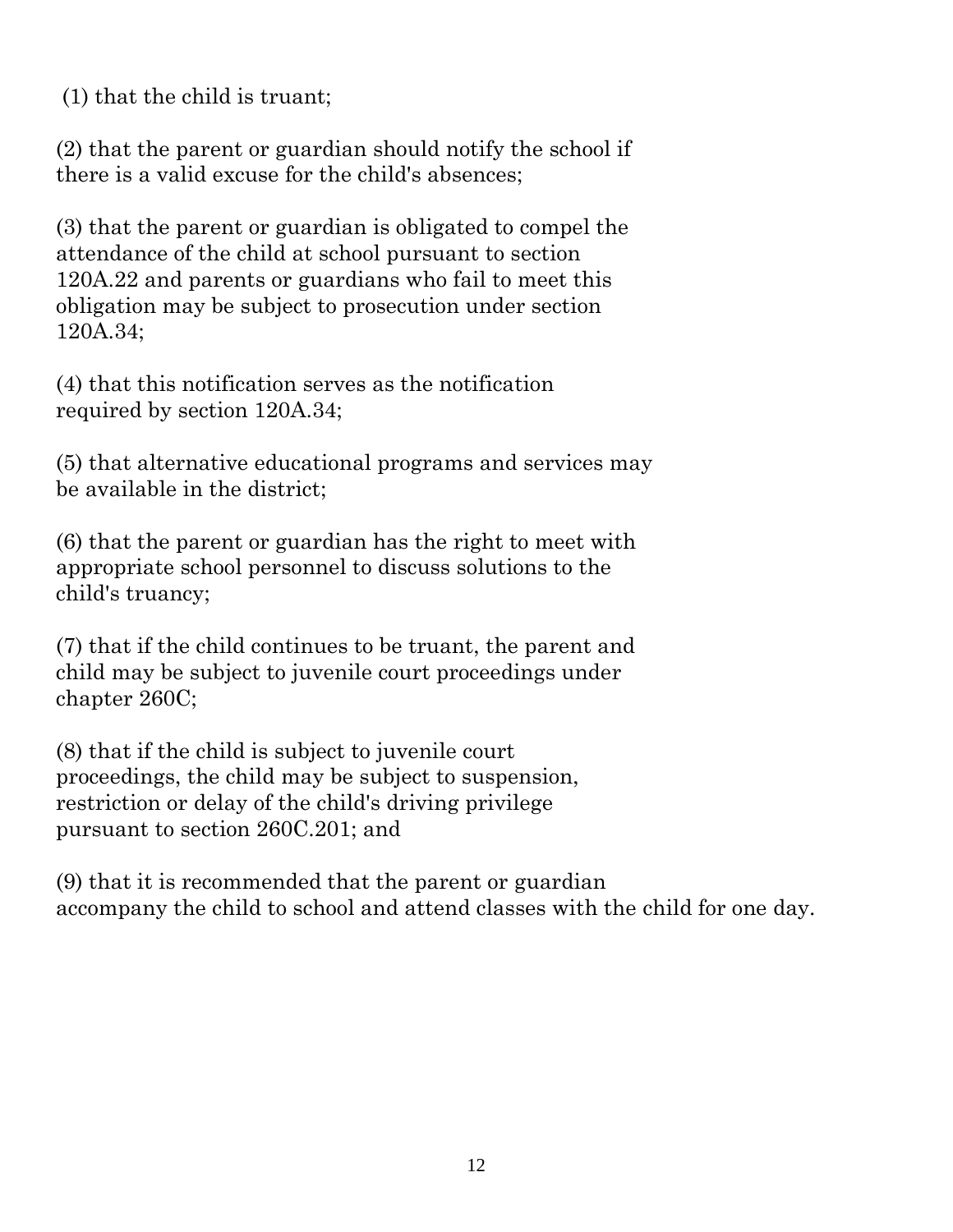# **HOMEWORK/MAKEUP WORK**

Homework is important in the development of good study habits. The student is responsible to put extra effort into their studies to be properly prepared for school. If a parent or guardian feels that a child is spending too much time on homework, they are encouraged to contact the teacher with that concern.

Recommended homework time: K/1 10 minutes nd 20 minutes rd 30 minutes th 40 minutes th 50 minutes th 60 minutes th 70 minutes th 80 minutes

\*Vacation-encourage homework to get done before leaving. \*As a general rule-1 day absent, 2 days to make-up work.

When a student has been absent all class work must be made up. The teachers will do all they can to help the student by assigning work covered during this absence.

When a student is absent the parent/guardian should request assignments from the teacher, in advance, so the materials will be ready.

### **STUDY HABITS**

Parents can do much to enhance their child's good study habits:

- Display the attitude that home study is important
- Provide a suitable time and place for study
- Provide a quiet atmosphere
- Insist the child take responsibility for his/her assignments
- Check that assignments are complete
- Discuss school activities, current events, etc.
- Provide books and periodicals in the home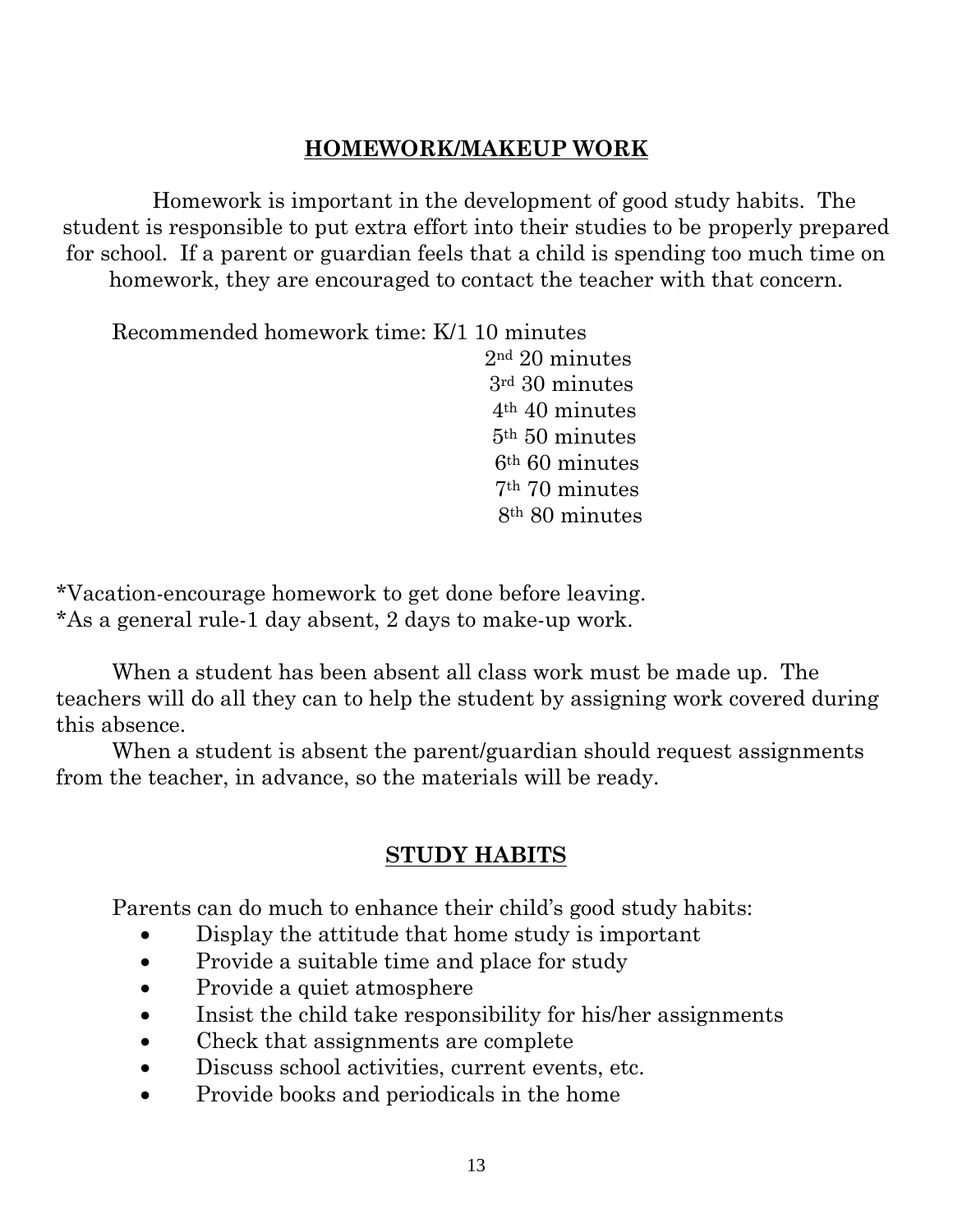### **REPORT CARDS AND CONFERENCES**

Student report cards are issued four times a year. Conferences are required first quarter and optional 2nd and 3rd quarter by request of the teacher or parent/guardian. Conferences can be arranged, at any other time, if there are concerns from either the parents/guardians or the teacher(s).

Parents of students in grades 5-8 can utilize the website TeacherEase to check the status of their child's grades throughout the school year. A welcome email will be sent at the beginning of the school year detailing how to access your child/ren's grades.

### **DRESS CODE**

Shorts may be worn in September and in May and June, unless other information has been sent home in a newsletter. Please help your child in picking out shorts for school so they are a respectable length. Length of shorts should be no shorter than your child's fingertips when held at their side. No short shorts are to be worn.

No bra straps or undergarments must ever show No spaghetti strap tank tops, sun tops No crop top shirts above waistline No tube tops No mini-skirts No suggestive words, phrases, or pictures on clothing No pajama pants No caps/hat to be worn in the school Dresses must be modest and Catholic School appropriate

Student's dress is to indicate an awareness of Christian values. Parents/guardians' judgments are respected; however, we reserve the right to expect clothing exemplary of Christian morality, subject to the discretion of the Principal.

### **ACCIDENTS**

When an accident occurs, it is to be reported to the teacher on playground duty or to the homeroom teacher and also the Principal. If serious accidents occur, parents/guardians are contacted to make necessary decisions. Accident reports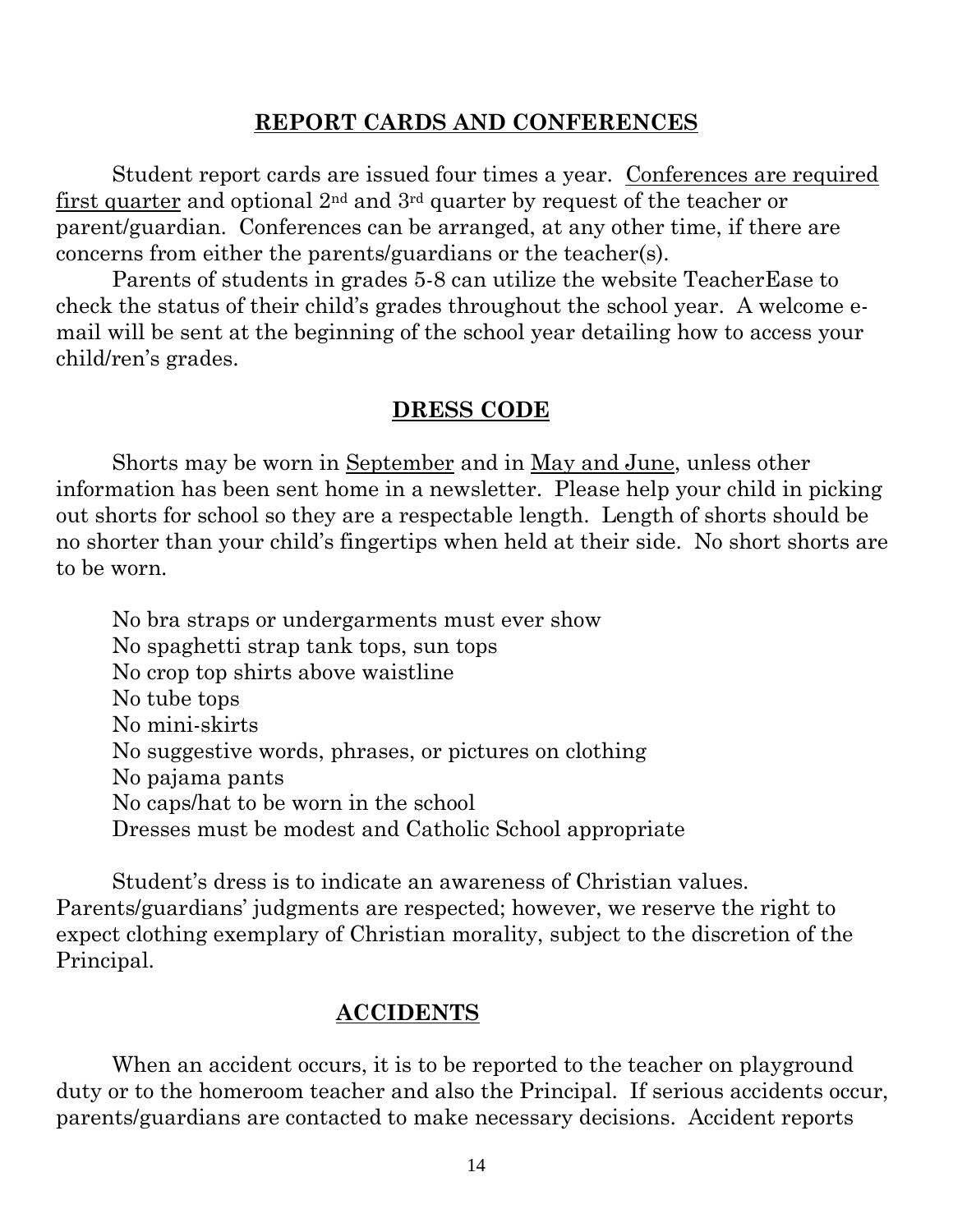must be filed for all accidents by the teacher on playground duty. Reports will be kept in the office for use in filing insurance claims.

# **LOCKDOWN, FIRE AND TORNADO DRILLS**

School emergency plans must include five lock-downs, five fire drills and one tornado drill per school year. A notice is posted in each classroom indicating the procedures for each.

During a tornado drill, everyone goes to the church basement to their assigned places. During a fire drill, everyone goes outside to the sidewalk around the church and school.

## **SACRED HEART SCHOOL DISCIPLINE POLICY**

Sacred Heart School, a Christian faith community, considers Jesus to be the reason and the role model for mutual respect. Everyone must be willing to accept responsibility for creating an atmosphere for teaching and learning. Students are expected to obey the rules and policies governing school behavior, respect authority of all school personnel, and act in a Christian and morally responsible manner. Students will cooperate with the teachers and classmates, play respectfully with fellow students; study and work to the best of their abilities; and practice courtesy at all times. Failure to show respect for self, for others, and for property will result in an immediate response.

Infractions occur for incidents of conduct, which disrupt the rights of others including the right to an education and their right to be treated with respect. Conduct, which endangers persons or property, will also lead to disciplinary action.

### *Options for Disciplinary Action*

The severity of the offense will determine the course of action, which may include any of the following;

- Teacher and student(s) discuss the problem and suggest solutions. The parents and Principal may be informed at this time.
- The problem may be brought to the Principal and the parents will be notified.
- If the behavior continues, the student will spend time at ISS (In School Suspension). The parents may be required to provide for supervision.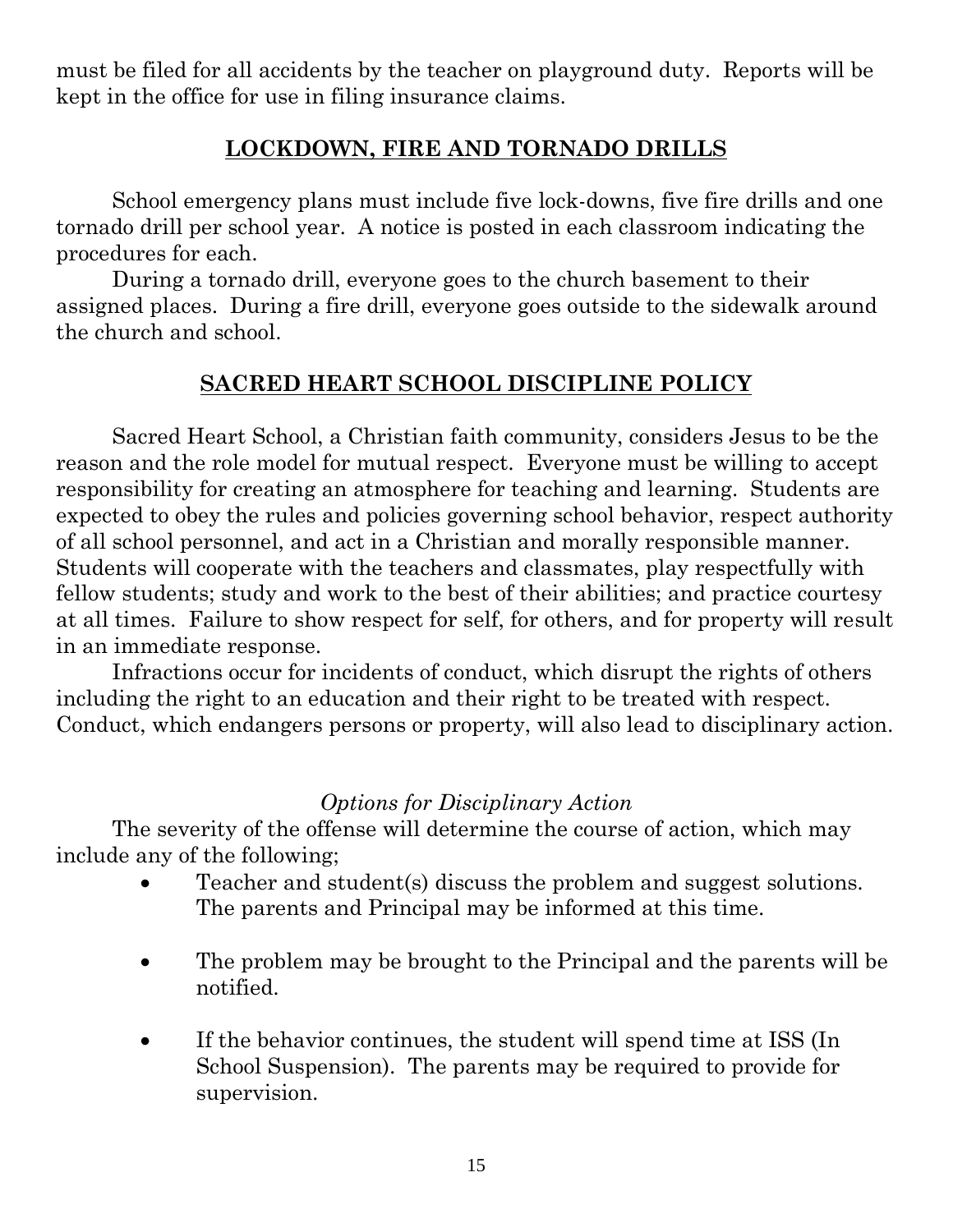- Out of school suspension will be the decision of the teachers and Principal. Parents will be required to be in attendance at this meeting.
- Expulsion will be the decision of the teacher, Principal, and Pastor.

# **RULES GOVERNING STUDENT BEHAVIOR**

Respecting the rights of any person in the school building is necessary for a safe and healthy learning environment. Respect for teacher's rights to teach and students' rights to learn are also necessary. Disobeying rules will result in disciplinary action as set forth in the Discipline Policy. *General Rules*:

- Keep the school and grounds looking nice
- Speak to and treat others with kindness
- Keep hands and feet and other objects to yourself
- Walk in school buildings
- No gum or candy (candy and pop are permitted for parties of special occasions)
- Treat school property with respect (i.e., books, chairs, desks, etc)

# *Hall Rule:*

- Walk quietly in the hallway
- Shut lockers quietly

# *Classroom Rules:*

- Listen to each other and the teachers
- Raise hand to speak
- Work quietly
- Follow directions

# *Lunchroom Rules:*

 Respect the right of all students and teachers to eat lunch in a quiet and relaxing atmosphere by talking quietly and eating with manners.

# *Playground Rules:*

- Respect the rights of all students and teachers to enjoy a pleasant and safe recess by:
	- 1. Including everyone.
	- 2. Play nice in the playground area and in school; do not run, play tag or throw balls through the playground equipment (play fair, share, and take turns).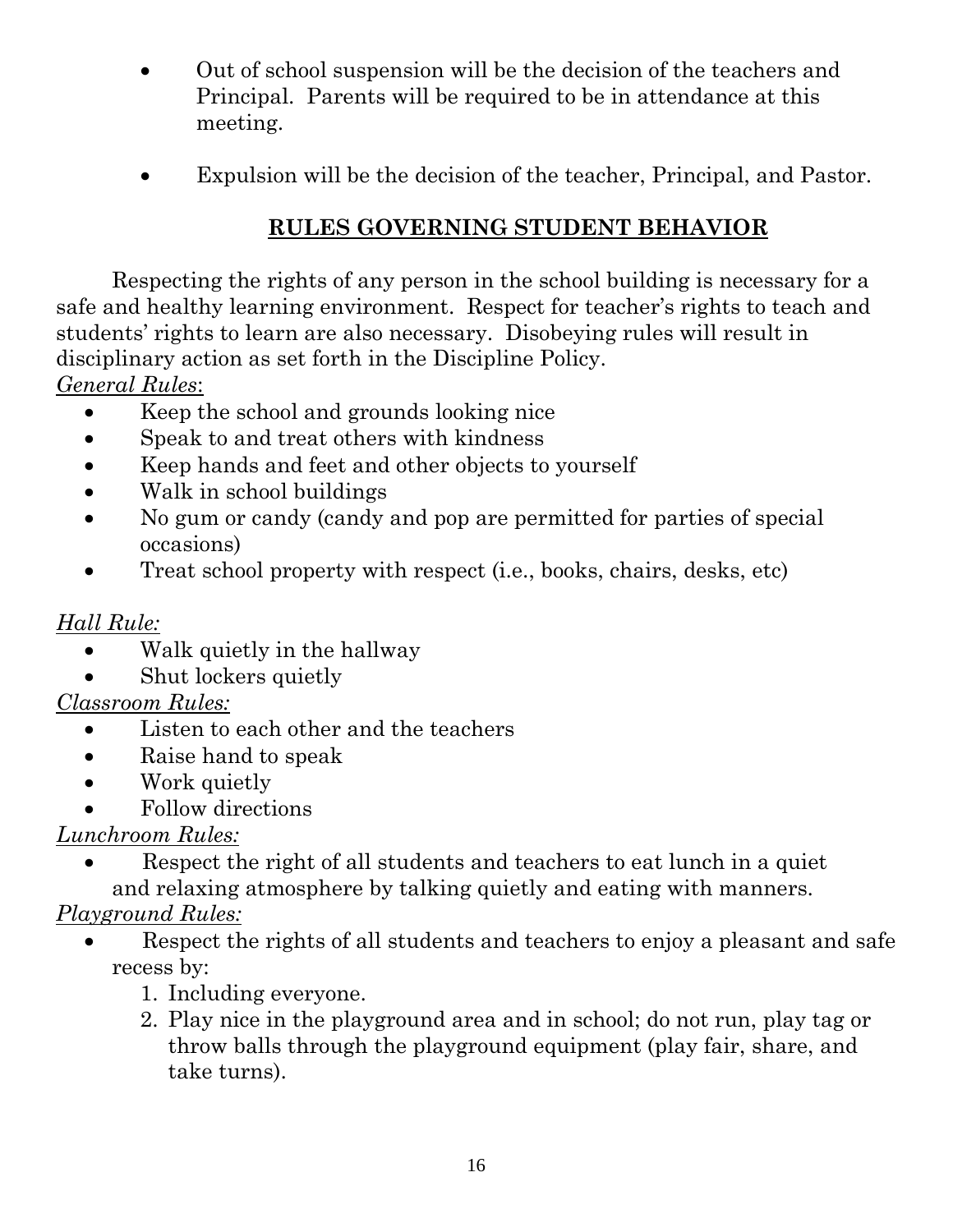- 3. Students are expected to play on the playground equipment in a safe manner according to the rules of the school, which are taught by classroom teachers. No tag or balls on the playground equipment.
- 4. No crack-the-whip. No tackling. No rough play. No throwing snowballs, ice or dangerous objects. No ice sliding or "king of the Mountain".
- 5. Only softballs are allowed when playing on the playing field/diamonds.
- 6. No sleds of any kind are permitted.
- 7. No roller blades or roller skates are permitted.

# **SCHOOL PROPERTY DESTRUCTION**

Students will respect all school property in and out of the classroom. Ex: Technology equipment, desks, chairs, bathrooms, and playground equipment. Parents will be contacted. Consequences and actions will be relevant to the destroyed school property and parents will be contacted.

# **ELECTRONIC DEVICES**

Cell phones and other electronic devices may not be used between the start of the first period and the end of the last period each school day unless they are part of the instructional content of a course under required teacher supervision. Students are not allowed to record content or conversations in the classroom or to take any pictures of people without their consent. No texting, social media (Facebook, Instagram, Snap Chat, etc.) during school hours, all other policies and consequences are explained in the technology agreement. Doing so will result in the authorities being notified and legal action will follow. Cell phones will **not** be permitted in bathrooms or locker rooms.

These items interfere with the educational mission of the school at times and serve as targets for theft. **Our lockers are not secure.**

\*\*Failure to turn over the cell phone will result in disciplinary action.

1st Offense: Confiscate electronic device and return the following school day. 2nd Offense: Confiscate electronic device and parents will be required to pick them up.

 $3<sup>rd</sup>$  Offense: Confiscate electronic device until the end of the school year.

# **TELEPHONE**

Student use of the telephone is permitted only in emergencies with the permission of the teacher. Students are not permitted to use cell phones during school hours unless an emergency.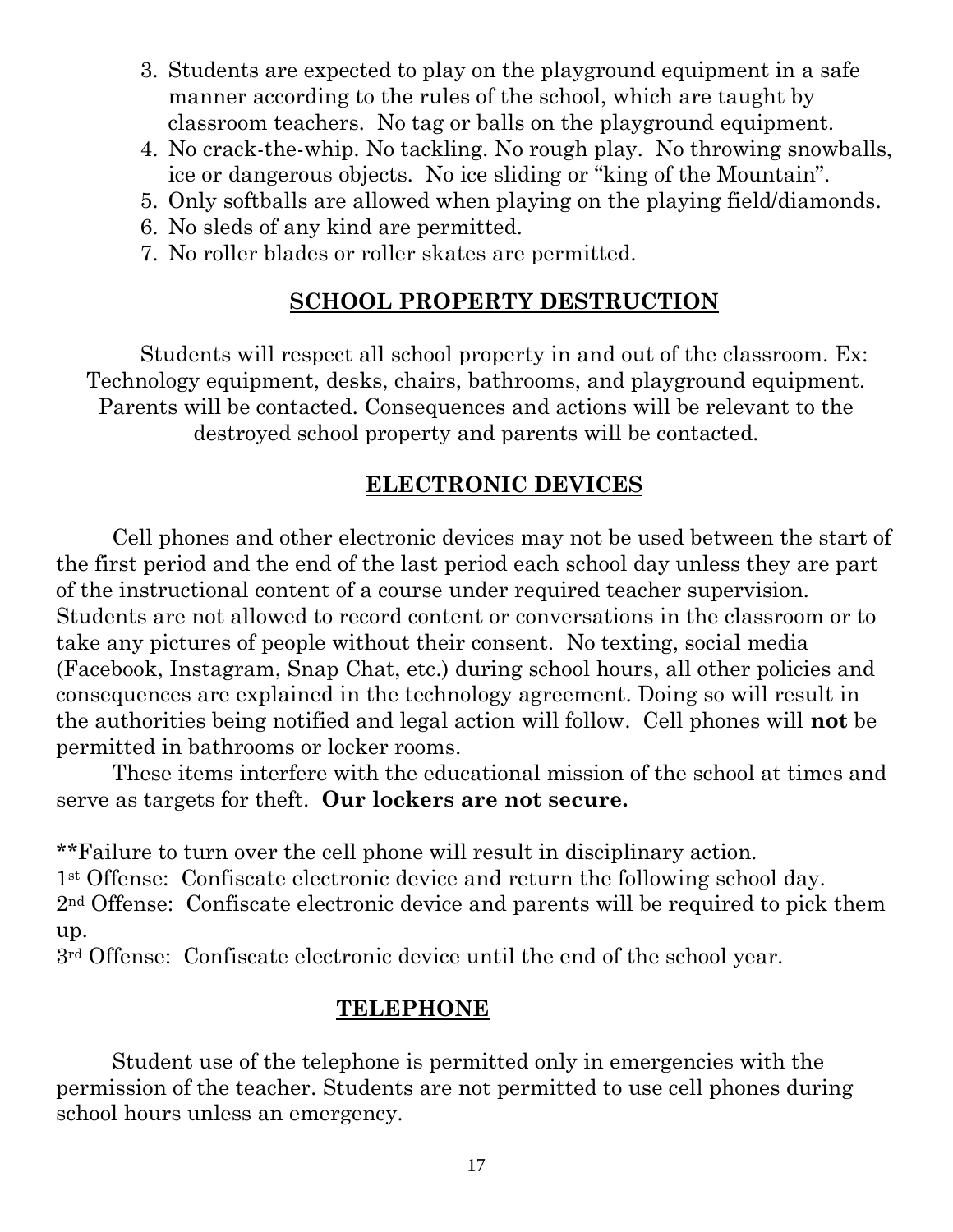### **ENVIRONMENTAL ISSUES**

Perfume/cologne and hair spray should be used in non-aerosol form only. Permitted use is in bathrooms only.

# **HARMFUL INSTRUMENTS**

Students are not permitted to bring any type of weapons, including pocketknives, to school. Water guns, water balloons and super balls are not permitted. Any items of this nature may be confiscated by the faculty/staff.

### **SUBSTANCE ABUSE (Alcohol, Drugs, Tobacco)**

The use of any illegal substance, in any form, by Sacred Heart School students during school hours, on school grounds, while riding the school bus, or while attending any school sponsored function will result in disciplinary action by the Principal as follows:

- 1. Immediate suspension from school will occur, with notification of parents/guardians.
- 2. A disciplinary conference with student, parents/guardians and the Principal.
- 3. Continued abuse of illegal substances may result in expulsion from Sacred Heart School.

# **SACRED HEART SCHOOL ACCEPTABLE USE POLICY 2014- 2015**

### I. Purpose

Sacred Heart School has adopted this Acceptable Use Policy (AUP) to cover the ethical code of behavior in regards to technology.

II. General Statement of the Policy

The AUP is a guideline for how the internet and other technology users should behave.

III. Educational Purpose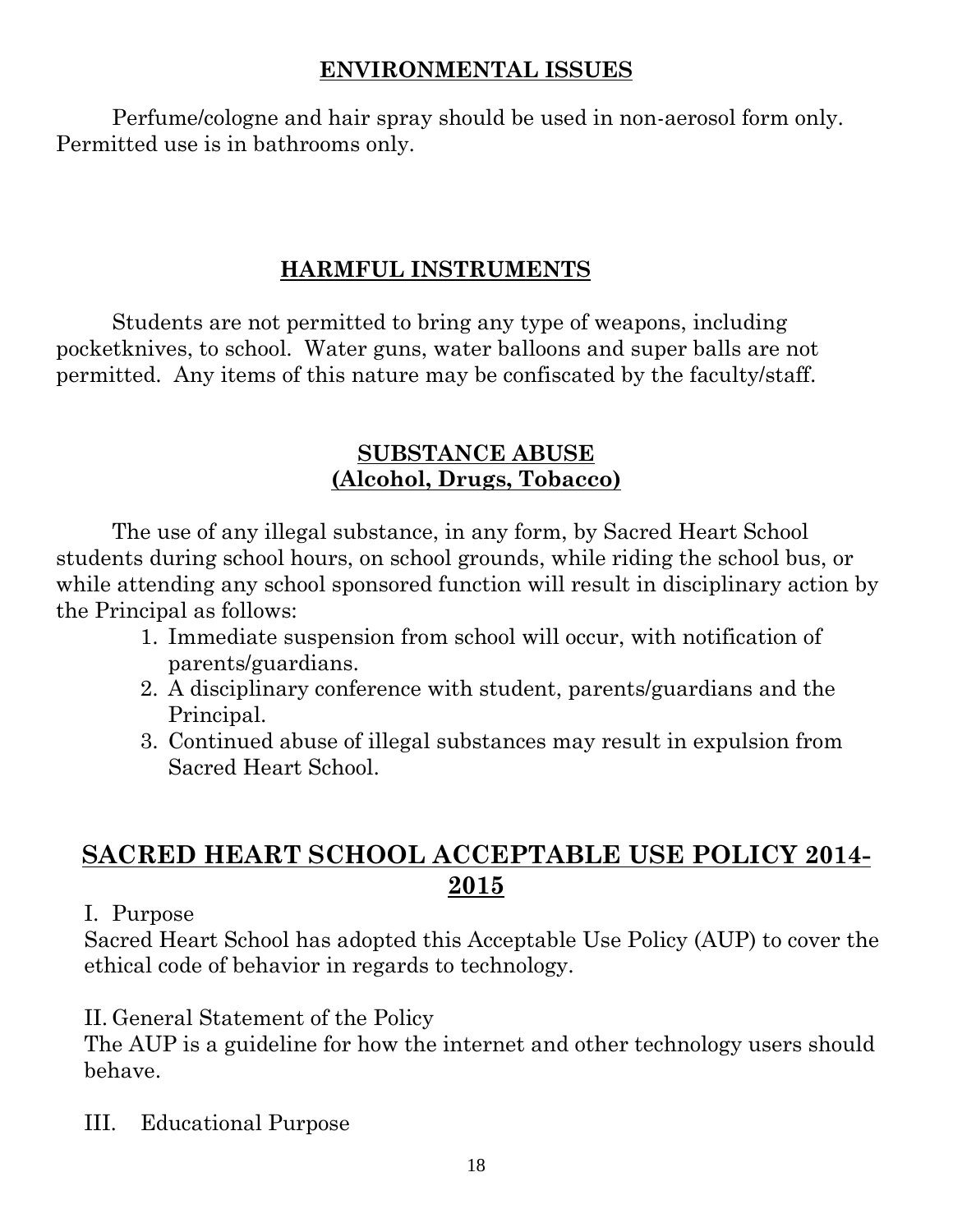Technologies at Sacred Heart will be used for educational purposes and will follow the school's mission statement.

IV. Technology Use as a Privilege

Using the Internet, the cloud and other technologies are privileges given for the main purpose of engaging students in learning and collaboration.

# V. Code of Conduct with Unacceptable Uses

- A. Users will not use technologies at Sacred Heart to access, review, upload, download, store, print, post or distribute:
	- 1. Pornographic, obscene, or sexually explicit material or material that is harmful to minors.
	- 2. Obscene, abusive, profane, lewd, vulgar, rude, inflammatory, threatening, disrespectful or sexually explicit language.
	- 3. Images that are inappropriate in the educational setting.
	- 4. Materials that promote violence or discrimination.
- B. Users will not use technology to bully others and will report any suspected acts of cyberbullying.
- C. Users will avoid the unauthorized use of games, chat rooms, etc.
- D. Users won't knowingly post false information, harass, or engage in personal attacks.
- E. Users must follow all local, state and federal statutes and laws.
- F. Users must respect all technology equipment, those owned by the school and those owned by other individuals. Users won't tamper with or modify the set-up, software or hardware at Sacred Heart.
- G. Users will not use the internet to gain or post the private information of others. Users will not share personal information about themselves. Users will not repost private messages without the permission of the sender.
- H. Users will only log on to their own personal accounts and not share their account usernames or passwords with others.
- I. Users will respect copyright laws, licensing agreements, and the property of others.
- J. Users will not buy, sell or advertise anything over the internet.
- VI. Consistency with Other School Policies Use of technologies must be consistent with other school policies and our mission statement.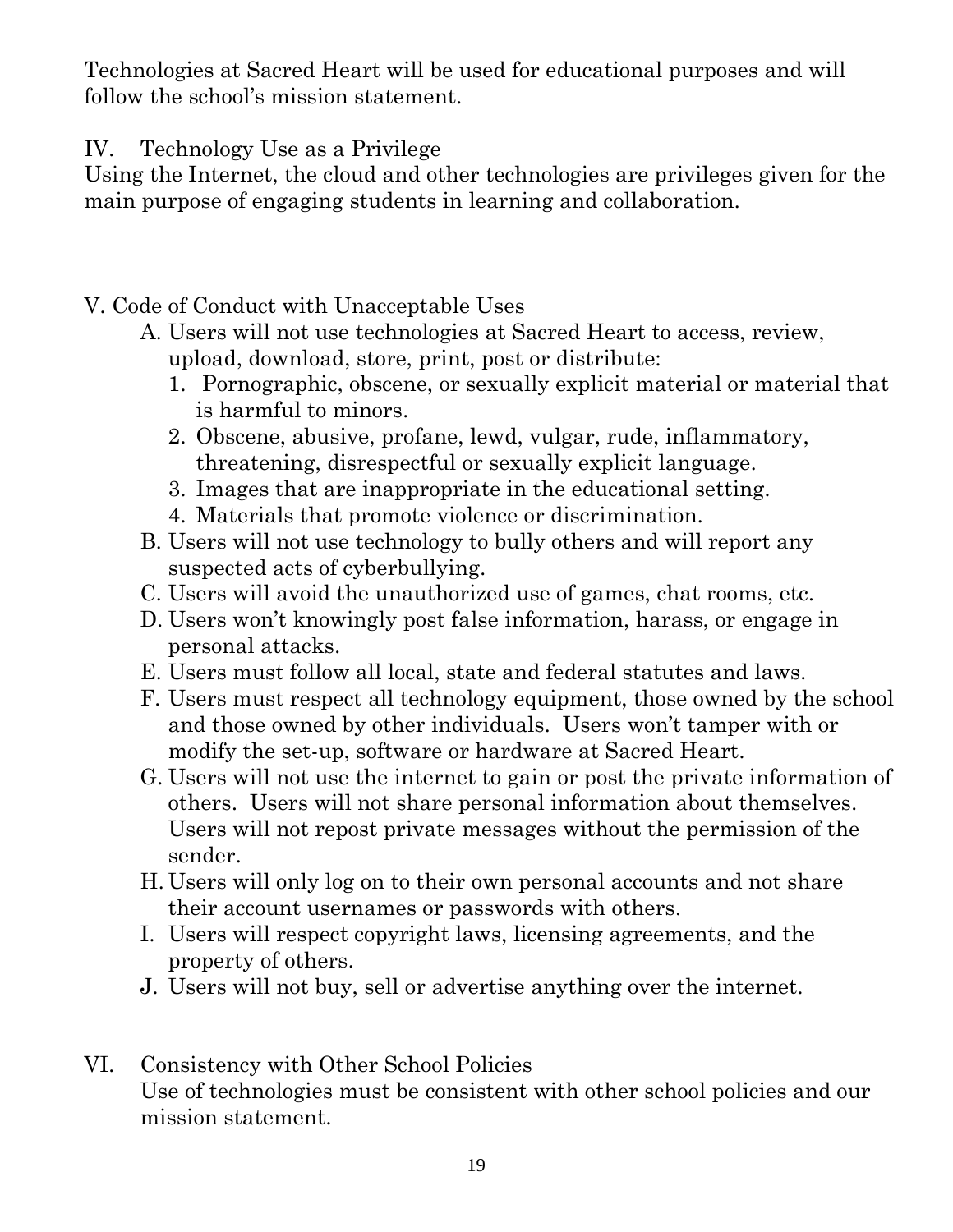VII. Limited Expectation of Privacy

Use of school technologies in not private and all activity is subject to review by school officials.

# VII. Internet Use Agreement

Parents, school staff and students must work together to see to the proper educational use of the internet. Students and parents must sign the Acceptable Use Agreement before using the internet at school.

The school uses an internet filter to limit access to inappropriate content. The filter is not foolproof and users must try to avoid inappropriate information and immediately report any accidental access.

I. School Liability

Technology use at Sacred Heart is at the user's own risk. The school is not responsible for damages to technology or data. The school is not financially responsible for obligations acquired through unauthorized access.

II. User Notification

Each user will sign an Acceptable Use Agreement before internet is allowed. The Agreement outlines the policies stated in the AUP. The AUP is available on the school website.

### III. Parent Responsibility

Outside of school, parents assume the responsibility for supervision of internet use, following the same guidelines.

IV. Implementation and Policy Review

The technology committee develops the guidelines and procedures of this policy. The principal, superintendent and school board approve the AUP and review it annually. If revisions are needed, the AUP is revised by the technology committee.

V. Violations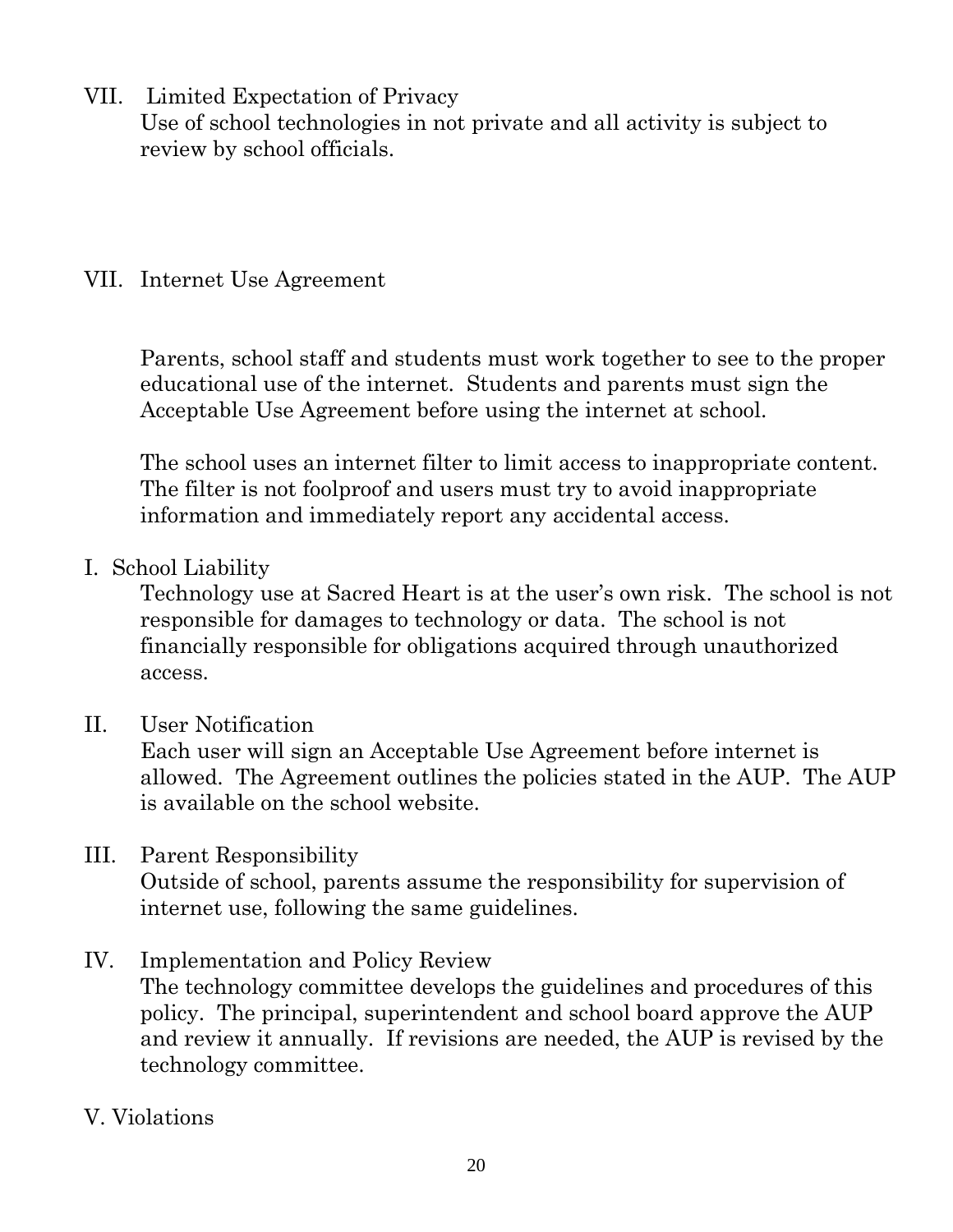When a suspected violation of the AUP is identified, the user will suspend use until the allegations can be verified or dismissed by the principal, teacher and/or technology coordinator. If a violation has occurred, the principal will administer a penalty.

### **SACRED HEART SCHOOL BULLYING & HARASSMENT POLICY**

**What is bullying?** Bullying is defined as *intentionally aggressive behavior, repeated over a period of time that involves an imbalance of power.*

A behavior must meet each of these criteria to constitute bullying.

## **How will bullying be handled at Sacred Heart School?**

When bullying is reported, Sacred Heart staff members will take the following steps to intervene:

- STEP 1: Listen to the reporter and validate the reporter's story
- STEP 2: Separately interview all involved parties including bystanders and witnesses
- STEP 3: Contact school administrator (either principal or priest)
- STEP 4: Contact parents of both student bullying and the student being bullied.
- STEP 5: School staff will document all conversations including those with staff, students and parents.
- STEP 6: Other school staff will be alerted to the situation and advised to watch for additional incidents/behaviors

# **What actions will be taken as a result of bullying?**

In any bullying event, parents will be notified and the student will complete a Think About It form.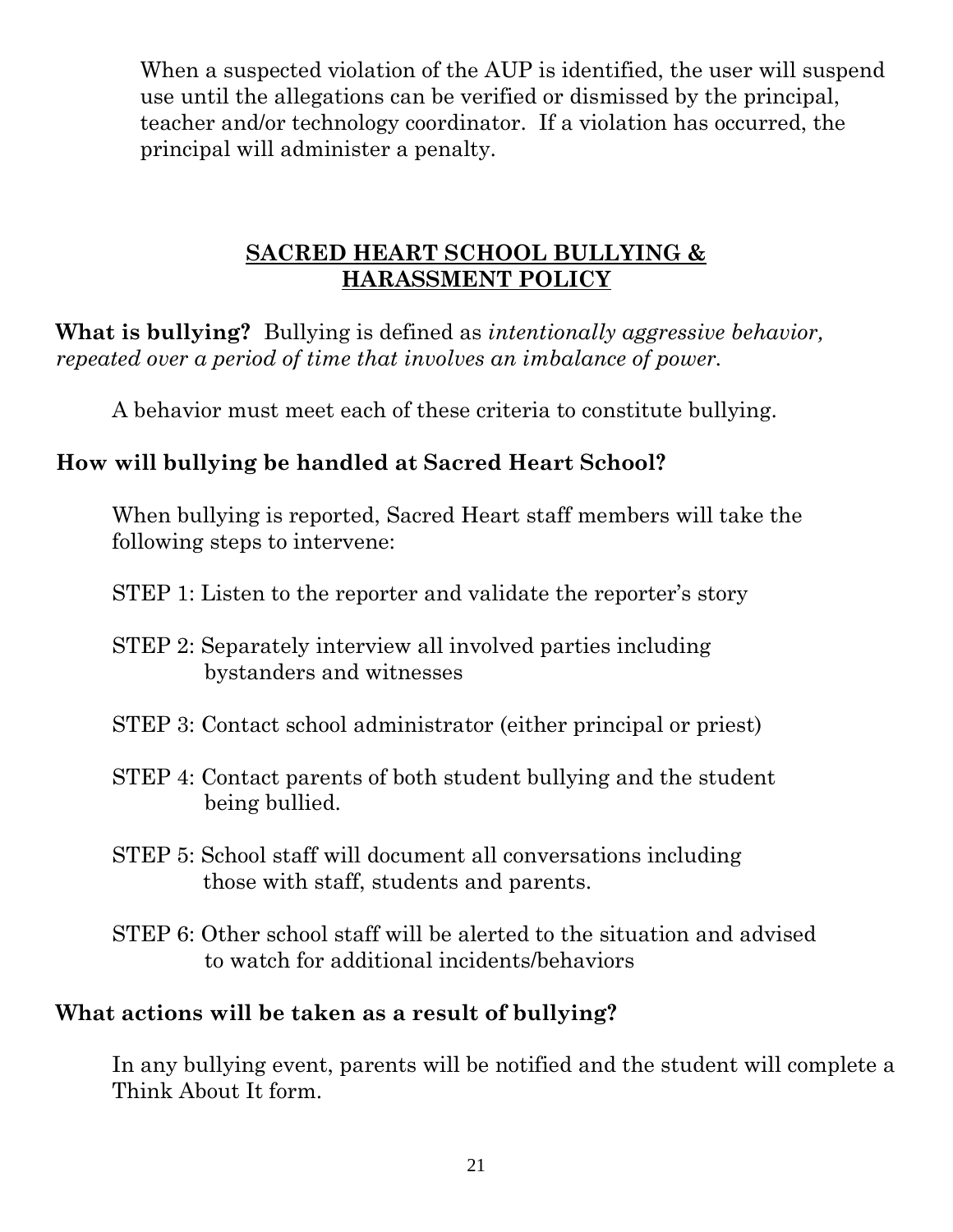Depending on the severity of the situation, consequences may include written apology, loss of privileges, detention, in-school suspension,

out-of-school suspension, expulsion, or other consequences decided by Sacred Heart School Safety committee.

**Sacred Heart School Safety Committee is comprised of school faculty and administrators and is dedicated to creating to creating a safe and positive learning environment for everyone.**

**What is harassment?** Harassment is a *serious, one-time* occurrence that will be dealt with according to Sacred Heart School's Harassment Policy.

Harassment includes *verbal or nonverbal offense based on nationality, origin, race, color, religion, gender, sexual orientation, age, disability or appearance.*

# **How will harassment be handled at Sacred Heart School?**

When harassment is reported, Sacred Heart staff members will take the following steps to intervene:

- STEP 1: Listen to the reporter and validate the reporter's story
- STEP 2: Separately interview all involved parties including bystanders and witnesses
- STEP 3: Contact school administrator (either principal or priest)
- STEP 4: Contact parents of both student bullying and the student being harassed.
- STEP 5: School staff will document all conversations including those with staff, students and parents.
- STEP 6: Other school staff will be alerted to the situation and advised to watch for additional incidents/behaviors

# **What actions will be taken as a result of harassment?**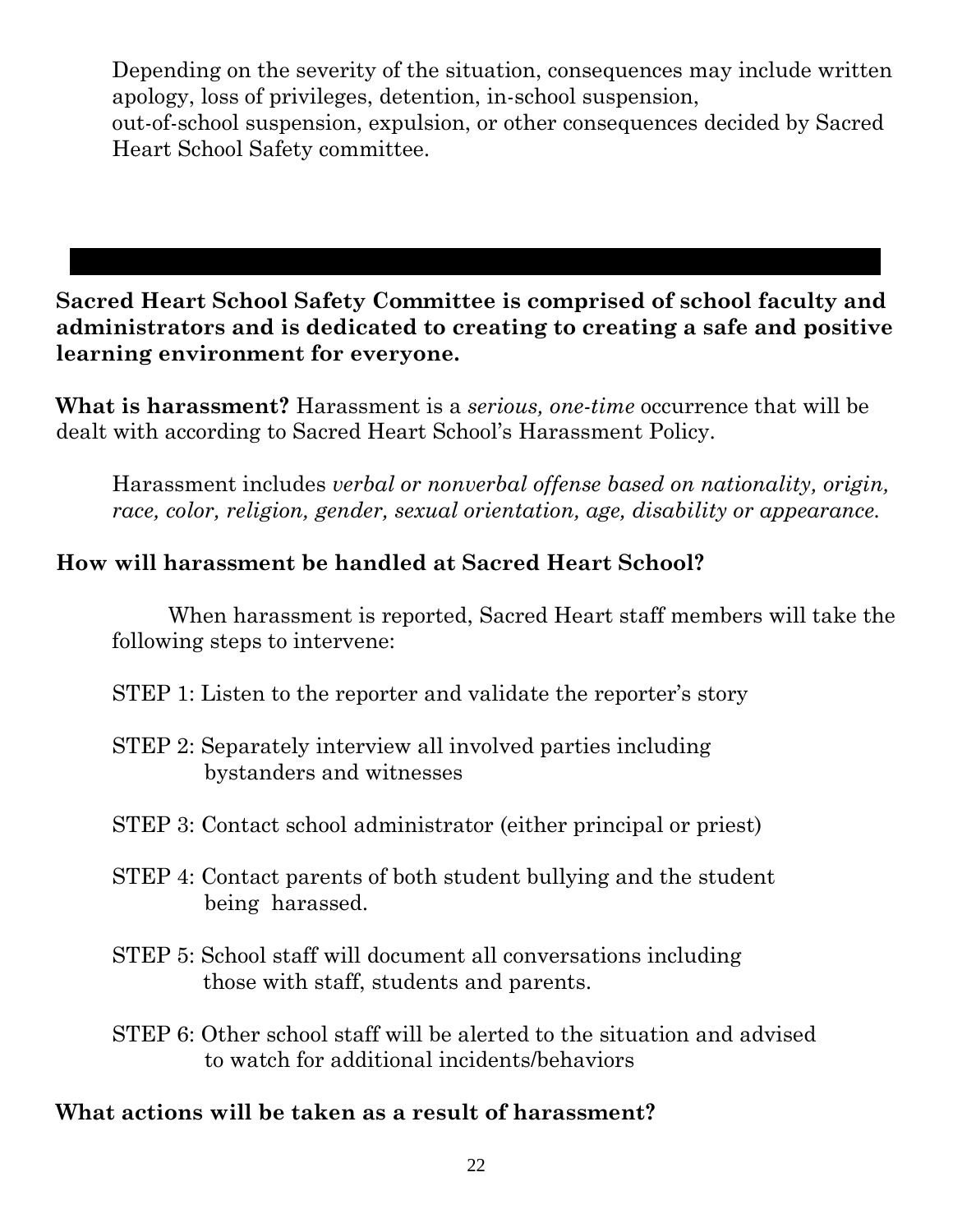In any harassment event, parents will be notified.

Depending on the severity of the situation, consequences may include written apology, loss of privileges, detention, in-school suspension, out-of-school suspension, contact of law enforcement, expulsion, or other consequences decided by Sacred Heart School Safety committee.

# **SAFETY PATROL**

A school safety patrol is organized under the directions of the Sixth Grade teacher to provide protection and safety for the children. All children must observe the patrol and respond according to the direction of the safety patrol rules.

Adult patrol guards are provided in the morning and the Sixth Grade patrol with an adult in the afternoon.

### **SCHOOL WEBSITE/FAMILY FOLDERS**

A school newsletter is updated on the school website every week. Teachers also use the website to post important information. Please use the website to check any important information about your child's class. Also, monthly calendars featuring menus, birthdays, Masses, and scheduled events can be found on the site. To stay informed, these publications need to be read at [www.sacredheartadams.org.](http://www.sacredheartadams.org/) They will also be placed in the entrances of Sacred Heart Church and St. John's Church.

Family Folders are sent home each Wednesday with the youngest child and will contain any other important school information including the newsletter.

### **STUDENT NOTES**

If students are going to places other than their usual destination or leaving school early, they must have a permission note from their parent/guardian. If someone other than their parent/guardian is picking up the child(ren), the school must be informed. All parents/guardians/others must report to the office if taking a child out of school during school hours. This includes early dismissals. The student must be signed in/out on the appropriate sheet, in the office, before the student may leave